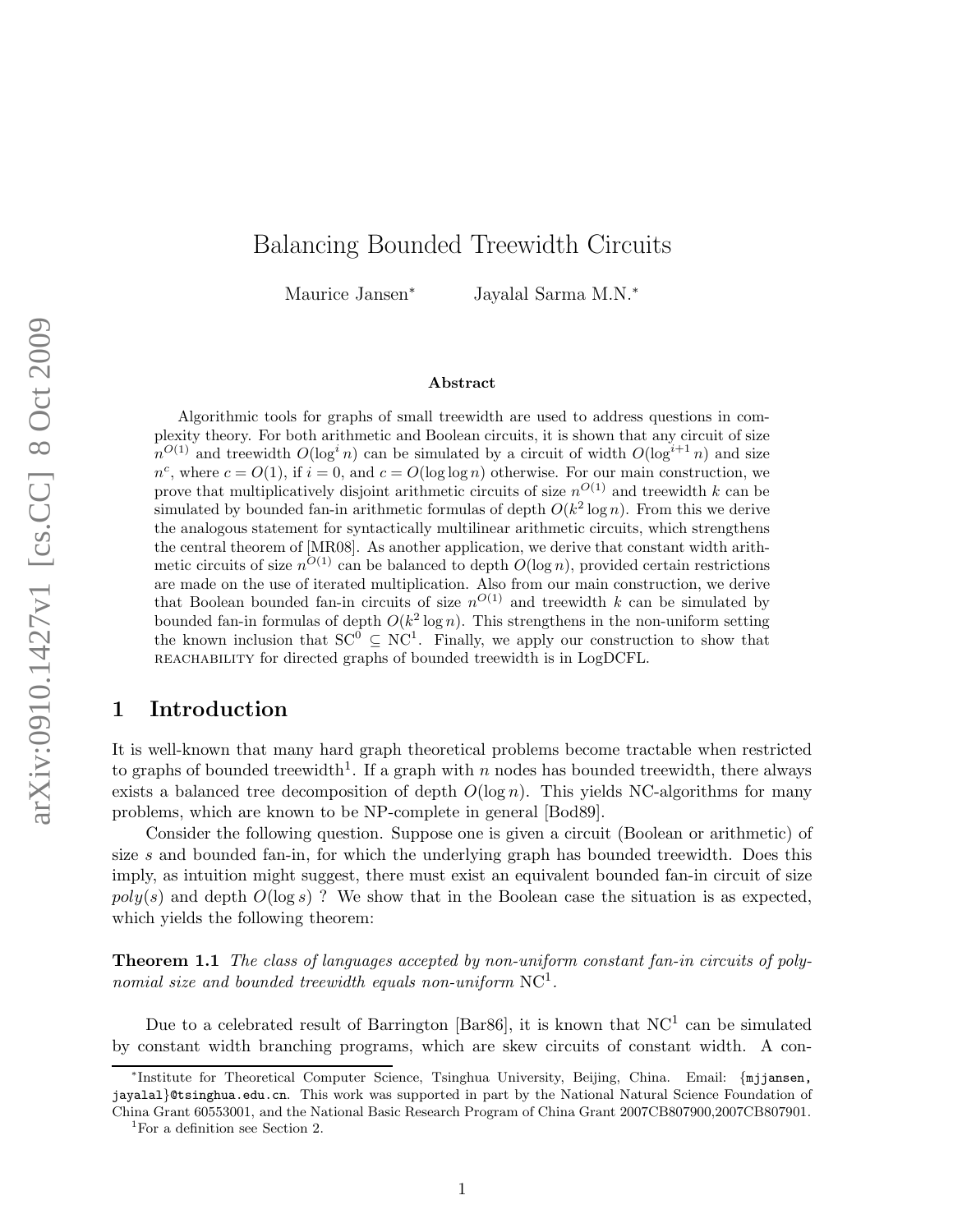stant width circuit can be evaluated using  $O(1)$  memory, and hence  $SC^0 = NC^1$  (SC<sup>0</sup> is the class of Boolean functions computable by constant width circuits of poly size, c.f. [Mah07]). Theorem 1.1 strengthens this statement in the non-uniform setting.

For arithmetic circuits, the short answer is that the equivalent circuit need not exist: a depth  $O(\log s)$  circuit of bounded fan-in computes a polynomial of degree  $s^{O(1)}$ , but using repeated multiplication a bounded treewidth circuit of size s can easily compute a polynomial of degree 2<sup>s</sup> . We rephrase the question to avoid this triviality.

The class of families of polynomials  $\{p_n\}_{n\geq 1}$  of polynomial degree with polynomial size arithmetic circuits is known as VP (See e.g. [BCS97]). Let  $VP[tw = O(\log^i n)]$  stand for the class corresponding to polynomial size circuits of treewidth  $O(\log^i n)$ , and let VNC<sup>1</sup> denote the class corresponding to bounded fan-in arithmetic circuits of depth  $O(\log n)$ . Our question becomes the following: is  $VP[tw = O(1)] \subseteq VNC^1$ ?

The above question remains to be wide open. Here, we show that multiplicatively disjoint<sup>2</sup> circuits of size  $n^{O(1)}$  and bounded treewidth can be simulated by bounded fan-in formulas of depth  $O(\log n)$ . In our notation this is stated as follows:

**Theorem 1.2** md-VP $[tw = O(1)] = \text{VNC}^1$ .

From this, we derive the analogous statement for *syntactically multilinear* circuits. The resulting formulas will be syntactically multilinear (denoted with the prefix sm-) as well. This implies the lower bounds by Raz [Raz04] hold all the way up to syntactically multilinear bounded treewidth circuits. We prove

**Theorem 1.3** sm-VP $[tw = O(1)] =$  sm-VNC<sup>1</sup>.

Above theorems shed some light on issues regarding bounded width circuits. One has the hierarchy of classes  $\{VSC^i\}_{i\geq 0}$ , where  $VSC^i$  corresponds to arithmetic circuits of width  $O(\log^i n)$  and size  $n^{O(1)}$ , for  $i \geq 0$ . We prove the following (and the Boolean analogue):

#### Theorem 1.4

1. 
$$
\text{VSC}^0 \subseteq \text{VP}[tw = O(1)] \subseteq \text{VSC}^1.
$$

2.  $\text{VSC}^i \subseteq \text{VP}[tw = O(\log^i n)] \subseteq \text{VSC}^{i+1}[size = n^{O(\log \log n)}],$  for any  $i \geq 1$ .

Arithmetic circuit width is a fundamental notion, but it is still ill-understood in its relation to other resources. Recently, it has gained renewed attention from several researchers. It more or less embodies a notion of space in the arithmetic setting (See [MR09]). Mahajan and Rao [MR08] study the class  $VSC^{0}[deg = n^{O(1)}]$ , which is obtained from  $VSC^{0}$  by requiring formal degrees of circuits to be  $n^{O(1)}$ . Arvind, Joglekar, and Srinivasan [AJS09] give lower bounds for monotone arithmetic circuits of constant width.

Theorem 1.3 strengthens the main result of Mahajan and Rao [MR08], which states that poly size syntactically multilinear circuits of constant width can be simulated by poly size circuits of log depth (but it was explicitly left open whether the latter could be ensured to be syntactically multilinear). Theorem 1.2 strengthens Theorem 4 in [JR09], which states that  $\text{md-}VSC^0 = \text{VNC}^1.$ 

<sup>&</sup>lt;sup>2</sup>We indicate this with the prefix md-. See Section 2 for a definition.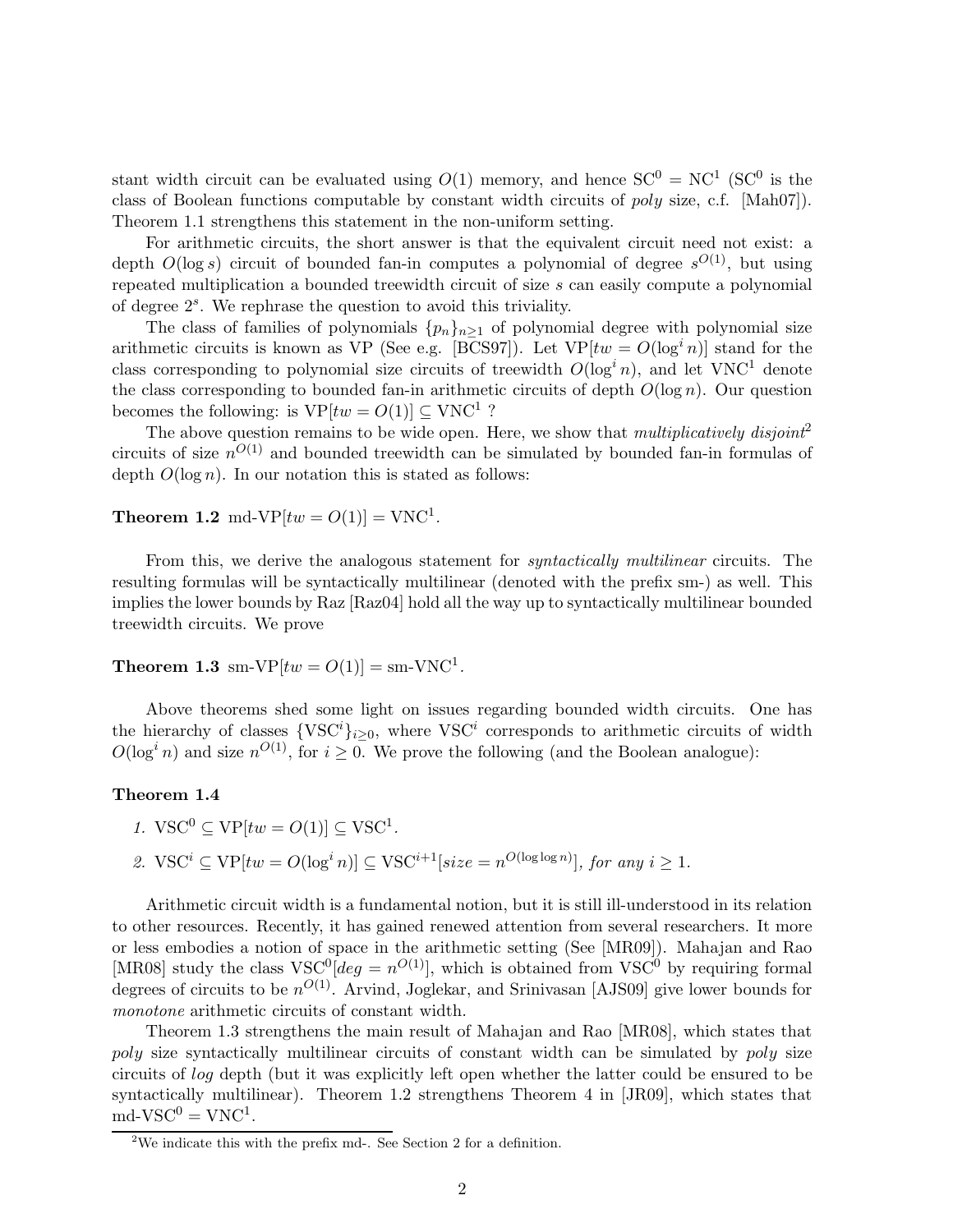In [MR08] the fundamental question is raised whether  $VSC^{0}[deg = n^{O(1)}] \subseteq VNC^{1}$ . As was mentioned, they show this holds under restriction of syntactic multilinearity. To make progress, we demonstrate a different restriction under which an efficient simulation by arithmetic  $O(\log n)$ depth formulas is achievable. We apply Theorem 1.2 to give the following result for circuits with *bounded iterated multiplication chains* (For a definition see Section 4):

**Theorem 1.5** Constant width arithmetic circuits of size  $n^{O(1)}$  with constant bounded iterated multiplication chains can be simulated by fan-in two arithmetic formulas of depth  $O(\log n)$ .

As a final application, we consider the REACHABILITY problem. Given a (directed or undirected) graph  $G = (V, E)$  and  $s, t \in V$ , this problem asks to test if t is reachable from s in G. REACHABILITY captures space bounded computation in a natural way. For directed graphs it is complete for NL [Jon75, Sav73]. The case of undirected graphs was settled recently by Reingold [Rei05] by giving a log-space algorithm for the problem. This shows the problem is complete for L. There has been extensive research aimed at settling the complexity of testing reachability on restricted graphs [ADR05, BTV07, KV09, ABC+06, AL98]. See [All07] for more details.

LogCFL and LogDCFL are the classes of languages that are logspace many-one reducible to non-deterministic and deterministic context-free languages, respectively. LogDCFL can be also characterized as the class of languages that can be recognized by a logspace Turing machine that is also provided with a stack, which runs in polynomial time. It follows by definition that  $L \subseteq LogDCFL \subseteq LogCFL$  and  $L \subseteq NL \subseteq LogCFL$ . However, it is unknown how NL and LogDCFL can be compared. In essense, this asks for a trade-off, trading non-determinism with stack access. Given that directed reachability is an NL-complete problem, giving a LogDCFL upper bound achieves such a trade-off for a restricted class of NL-computations. We show the following:

Theorem 1.6 REACHABILITY for directed graphs of bounded treewidth is in LogDCFL, provided the tree decomposition is given at the input.

### 2 Preliminaries

We briefly recall basic circuit definitions. A *Boolean circuit* is a directed acyclic graph, with labels  $\{0, 1, x_1, \ldots, x_n, \wedge, \vee, \neg\}$  on its nodes. Nodes with label from  $\{0, 1, x_1, \ldots, x_n\}$  are called input gates, and designated nodes of zero out-degree are called the *output gates*. The fan-in of a gate is its in-degree. Formulas are circuits for which the out-degree of each gate is at most one. We use the standard definitions of the size, width, depth and degree of a circuit. Fan-in is assumed to be bounded. The class  $NC<sup>1</sup>$  is the class of boolean functions on n bits which can be computed by boolean circuits of depth  $O(\log n)$  and size  $n^{O(1)}$ . SC<sup>i</sup> denotes the class of functions computed by polynomial size circuits of width  $O(\log^i n)$ .

For *arithmetic circuits* over a ring  $R$ , nodes are labeled by ring constants, formal variables from a set X, and  $\{+, \times\}$ . We assume fan-in is bounded by two. The output of an arithmetic circuit is a polynomial in the ring  $R[X]$ , defined in the obvious way. The size of a circuit is taken to be the number of  $\{+, \times\}$ -gates. For a circuit  $\Phi$  with designated output gate f, the polynomial computed by the output gate is denoted with  $[\Phi]$ . We denote the set of variables using in  $\Phi$ by  $Var(\Phi)$ . Similarly we use  $Var(p)$ , if p is a polynomial. Note that  $Var([\Phi]) \subseteq Var(\Phi)$ . An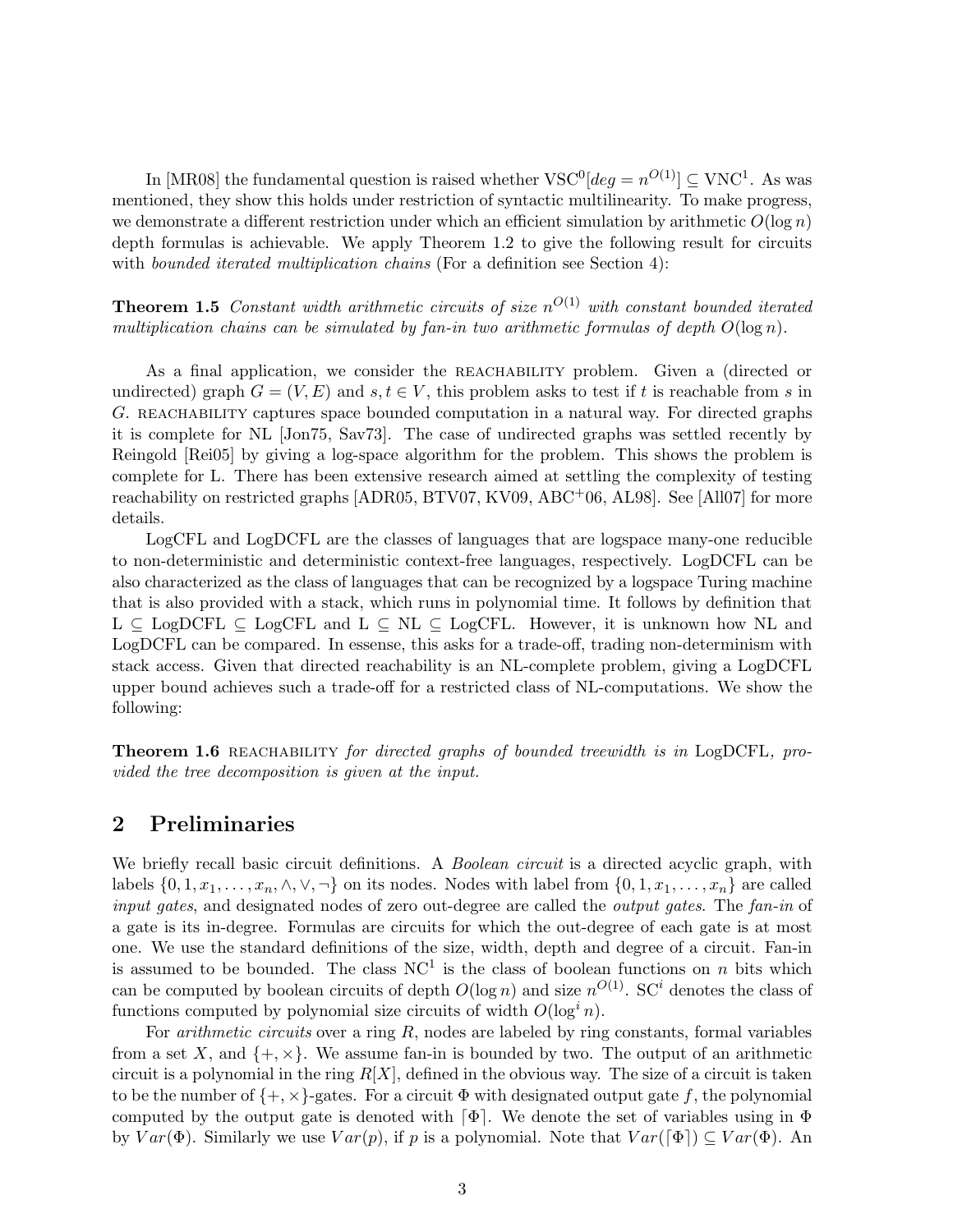arithmetic circuit is called *syntactically multilinear*, if for each multiplication gate the subcircuits rooted at its inputs carry disjoint sets of variables. The *formal degree* of a circuit is defined inductively by taking variable and constant labeled gates to be of degree one. For addition gates one takes the maximum of the degrees of its inputs. For multiplication gates one takes the sum of the degrees. The degree of the circuit is taken to be the maximum degree of a gate.

A *p*-family of polynomials is given by  $\{f_m\}_{m\geq 1}$ , where  $f_m \in R[x_1, x_2, \ldots, x_{p(m)}]$ , and where  $deg(f_m) \leq q(m)$ , for some polynomials p and q. Arithmetic circuit classes contain p-families. VP and  $VP_e$  are the classes of p-families computable by arithmetic circuits and formulas, respectively, of size  $n^{O(1)}$  (See e.g. [BCS97]). For  $i \geq 0$ , VSC<sup>i</sup> is the class of all p-families computable by arithmetic circuits of width  $O(\log^i n)$  and size  $n^{O(1)}$ . In [MR08] the class a-sSC<sup>*i*</sup> is considered, which corresponds to width  $O(\log^i n)$  circuits of size and formal degree  $n^{O(1)}$ . We will denote this class by  $VSC^{i}[deg = n^{O(1)}]$ . The class  $VNC^{i}$  is the collection of all p-families computable by arithmetic circuits of depth  $O(\log^i n)$  and size  $n^{O(1)}$ .

Next we define various graph parameters. The width of a layered graph is the maximum number of vertices in any particular layer. A tree decomposition of a graph  $G = (V, E)$  is given by a tuple  $(T, (X_d)_{d\in V[T]})$ , where T is a tree, each  $X_d$  is a subset of V called a bag, satisfying 1)  $\bigcup_{d\in V[T]} X_d = V$ , 2) For each edge  $(u, v) \in E$ , there exists tree node d with  $\{u, v\} \subseteq X_d$ , and 3) For each vertex  $u \in V$ , the set of tree nodes  $\{d : u \in X_d\}$  forms a connected subtree of T. Equivalently, for any three vertices  $t_1, t_2, t_3 \in V[T]$  such that  $t_2$  lies in the path from  $t_1$  to  $t_3$ , it holds that  $X_{t_1} \cap X_{t_3} \subseteq X_{t_2}$ .

The width of the tree decomposition is defined as  $\max_d |X_d| - 1$ . The treewidth tw(G) of a graph G is the minimum width of a tree decomposition of G. For a rooted tree  $T$ , let  $X_{\leq t} = \bigcup_{u \in S_t} X_u$ , where  $S_t = \{u : u = t \text{ or } t \text{ is an ancestor of } u\}.$ 

**Lemma 2.1** (Theorem 4.3 in [Bod89]) Let  $G = (V, E)$  be a graph with  $|V| = n$  and treewidth at most k. Then G has a tree decomposition  $(T, (X_d)_{d \in V[T]})$  of width  $3k + 2$  such that T is a binary tree of depth at most  $2\lceil \log_{\frac{5}{4}} n \rceil$ .

**Proposition 2.2** A leveled graph G of width k has a treewidth at most  $2k - 1$ .

**Proof.** Let the levels of G be given by the sets of nodes  $L_0, L_1, \ldots, L_m$ , The required tree T is just a path  $t_1, t_2, \ldots, t_m$  such that  $\forall j$   $X_{t_j} = L_{j-1} \cup L_j$ . Clearly, for any  $v \in V[G]$ , the set of  $t \in V[T]$  such that  $v \in X_t$  form just an edge in T, and hence is connected. Every edge in G is covered by definition, and hence the this gives a valid tree decomposition of the graph G.

## 3 Arithmetic Circuits of Bounded Treewidth

The treewidth of a circuit with underlying graph G is defined to be tw(G). We introduce the class  $VP[tw = O(\log^i n)]$  as the class of p-families of polynomials  $\{f_n\}_{n\geq 1}$  that can be computed by fan-in two arithmetic circuits of size  $n^{O(1)}$  and treewidth  $O(\log^i n)$ . As Theorem 1.4 states, these classes interleave with the  $VSC^i$  classes. We postpone the proof of Theorem 1.4 as it uses developments of our main construction.

**Theorem 3.1** For any multiplicatively disjoint arithmetic circuit  $\Phi$  of size s and treewidth k, there exists an equivalent formula  $\Gamma$  of size at most  $s^{O(k^2)}$ .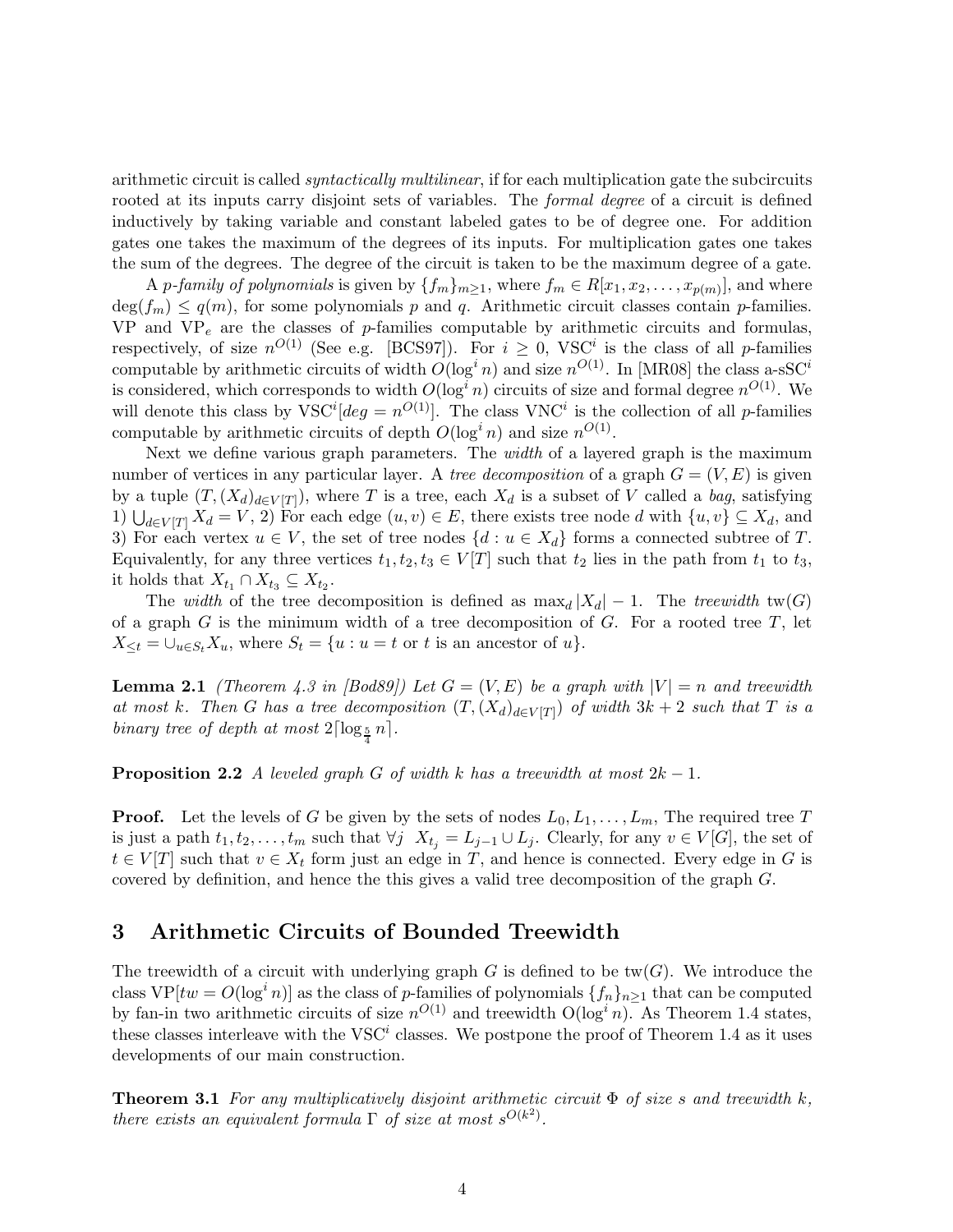**Proof.** Let  $\Phi$  be a multiplicatively disjoint circuit of size s, and let  $(T, (X_d)_{d \in V[T]})$  be a tree decomposition of  $\Phi$  of width k. By Lemma 2.1, we can assume that T is a rooted binary tree of depth  $d = O(\log s)$ . We first preprocess T and  $\Phi$  using Proposition 3.2. For a proof see Appendix A.

**Proposition 3.2** There exists a circuit  $\Phi'$  of size at most 2s, for which  $[\Phi] = [\Phi']$ , with tree decomposition  $(T', (X'_d)_{d\in V[T']})$  of width at most  $k' = 3k + 2$  and depth at most d, so that for any  $t \in T'$ , for any non-input gate  $g \in X'_t$  with inputs  $g_1$  and  $g_2$ , either both  $g_1, g_2 \in X'_t$  or both  $g_1, g_2 \notin X'_t$ . In the latter case it holds that  $g_1 \notin X'_{\leq t}$  iff  $g_2 \notin X'_{\leq t}$ .

We assume wlog. that  $\Phi$  and  $(T, (X_d)_{d \in V[T]})$  satisfy the conditions of Proposition 3.2, as the increase in  $k$  and  $s$  due to preprocessing does not affect the bound we are aiming for. For any tree node  $t \in T$  and  $f \in X_t$ , we define a circuit  $\Phi_t$ , which is obtained from the subgraph  $\Phi[X_{\leq t}]$ , by turning all  $g \in X_t$  that take both inputs from gates not in  $X_{\leq t}$  into input gates with label  $z_g$ . For any  $f \in X_t$ , let  $\Phi_{t,f}$  be the subcircuit of  $\Phi_t$  rooted at gate f. At most  $k+1$  new z-variables will be used at the tree node t. Crucially, observe that, since  $\Phi$  is multiplicatively disjoint, any gate in  $\Phi_{t,f}$  computes a polynomial that is multilinear in z.

We will process the tree decomposition going bottom up. At a node  $t$ , we want to compute for each  $f \in X_t$  a formula  $\Gamma_{t,f}$  equivalent to  $\Phi_{t,f}$ . Wlog. we assume the output gate of  $\Phi$  is contained in  $X_r$ , for the root r of T. Hence, when done, we have a formula equivalent to  $\Phi$ . As will turn out, in order to keep the size of the computed formulas properly bounded, we require a constant bound on the number of appearances of a z-variable in  $\Gamma_{t,f}$ . We achieve this by bruteforce with Proposition 3.3, at the cost of blowing up the size by a factor of  $2^{k+1}$ . To verify its correctness, observe that the lhs. and rhs. are multilinear polynomial in  $F[\overline{x}][z_1, z_2, \ldots, z_{k+1}]$ taking identical values on  $\{0,1\}^{k+1}$ , and hence must be identical.

**Proposition 3.3** Let  $f(\overline{x}, z_1, z_2, \ldots, z_{k+1})$  be a polynomial that is multilinear in z, then  $f(\overline{x}, z_1, z_2, \ldots, z_{k+1}) = \sum_{b \in \{0,1\}^{k+1}} \left( \prod_{i \in [k+1]} (1-z_i)^{1-b_i} z_i^{b_i} \right) f(\overline{x}, b_1, b_2, \ldots, b_{k+1}).$ 

The recursive procedure for computing the desired formula equivalent to  $\Phi_{t,f}$  is given by Algorithm 1. Formally, for any  $t \in T$ , and  $f \in X_t$ , let  $\Gamma_{t,f}$  be the formula output by the procedure call  $Traceback(t, f)$ . The following lemma proves its correctness:

**Lemma 3.4** For any  $t \in T$ , and any  $f \in X_t$ ,  $\lceil \Gamma_{t,f} \rceil = \lceil \Phi_{t,f} \rceil$ .

**Proof.** The proof will proceed by structural induction both on T and  $\Phi$ . The statement can be easily verfied for the two base cases: if t is a leaf of T, or f is an input gate in  $\Phi$ . For the induction step, suppose t has children  $t_0$  and  $t_1$ , and say  $f = f_0 \circ f_1$ , with  $\circ \in \{+, \times\}.$  We ignore line 17 of the procedure  $Traceback$ , since it does not modify the output of the computed formula.

In case both  $f_0, f_1 \in X_t$ , by induction hypothesis,  $[\Gamma_{t,f_0}] = [\Phi_{t,f_0}]$  and  $[\Gamma_{t,f_1}] = [\Phi_{t,f_1}]$ . Observe that in this case  $Traceback(t, f)$  returns  $\Gamma_{t,f_0} \circ \Gamma_{t,f_1}$ , so  $[\Gamma_{t,f}] = [\Gamma_{t,f_0} \circ \Gamma_{t,f_1}] =$  $\lceil \Gamma_{t,f_0} \rceil \circ \lceil \Gamma_{t,f_1} \rceil = \lceil \Phi_{t,f_0} \rceil \circ \lceil \Phi_{t,f_1} \rceil = \lceil \Phi_{t,f} \rceil.$ 

Now assume not both  $f_0, f_1 \in X_t$ . By Proposition 3.2, this means  $f_0 \notin X_t$  and  $f_1 \notin X_t$ . Furthermore, we either have  $f_0, f_1 \in X_{\leq t}$ , or  $\{f_0, f_1\} \cap X_{\leq t} = \emptyset$ . In the latter case,  $\lceil \Phi_{t,f} \rceil = z_f$ , which is exactly what is returned by  $Traceback(t, f)$ . In the former case, say  $f_0 \in X_{\leq t_{i_1}}$  and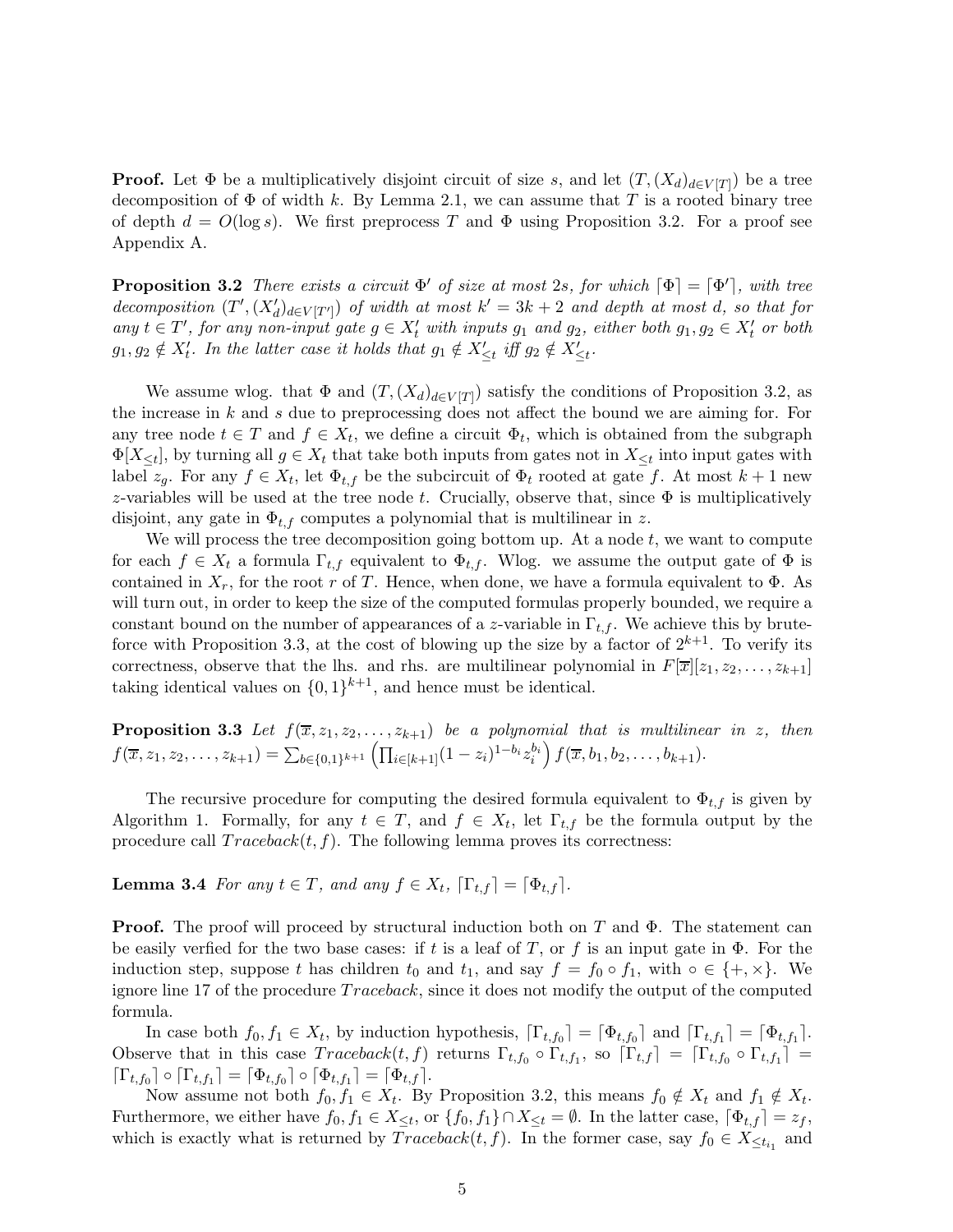$f_1 \in X_{\leq t_{i_2}}$ , for  $i_1, i_2 \in \{0, 1\}$ . Observe that by the tree decomposition properties  $f \in X_{t_{i_1}}$ , which makes the call of  $Traceback(t, f)$  on line 11 valid. Note that  $f_0 \notin X_{\leq t_{i_2}}$  and  $f_1 \notin X_{\leq t_{i_1}}$ . Hence, by the tree decomposition properties, if  $i_1 \neq i_2$ , there would exist a node t' with  $t_1$  as ancestor such that  $f, f_0 \in X_{t'}$ , but  $f_1 \notin X_{t'}$ . Due to Proposition 3.2 this case does not arise.

The algorithm first computes  $\Gamma = Traceback(t_{i_1}, f)$ . By the induction hypothesis  $\lceil \Gamma \rceil = \lceil \Phi_{t_{i_1},f} \rceil$ . In  $\Phi_{t_{i_1},f}$ , whenever a gate g takes an input from a gate not in  $X_{\leq t_{i_1}}$ , i.e. by Proposition 3.2 this means both its inputs are not in  $X_{\leq t_{i_1}}$ , it appears as input node with label  $z_g$ . However, for the circuit  $\Phi_{t,f}$  node g roots  $\Phi_{t,g}$ . Observe that this means that substituting  $[\Phi_{t,g}]$  for each  $z_g \in Var([\Phi_{t_{i_1},f}])$  in  $[\Phi_{t_{i_1},f}]$  yields  $[\Phi_{t,f}]$ . Observe that the tree decomposition properties give us that  $g \in X_t$ , whenever we make the call on line 13 to compute Γ', and hence that this call is valid. By the induction hypothesis,  $\lceil \Gamma' \rceil = \lceil \Phi_{t,g} \rceil$ . Hence replacing, for all  $z_g \in Var([\Gamma])$ , each gate in Γ labeled with  $z_g$  by the formula Γ' gives a new formula Γ satisfying  $[\Gamma] = [\Phi_{t,f}].$  $\Box$ 

We must bound the size of the formula  $\Gamma_{t,f}$ . The idea is that since the number of z-variables in formulas is made to depend on k only, one has that  $\Gamma_{t,f}$  is constructed from  $\alpha(k)$  many copies of  $\Gamma_{t_i,g}$  for children  $t_i$  of t, for some function  $\alpha(k)$  depending on k only. This implies a blow-up by a factor of  $\alpha(k)$  to go up one level in T. In the actual analysis we find  $\alpha(k) = 2^{O(k^2)}$ . More details can be found in Appendix B.

**Lemma 3.5** Let  $t \in T$  be a node at height h, then for any  $f \in X_t$ ,  $\Gamma_{t,f}$  has at most  $\alpha^{h}2^{k+1}$ many gates, where  $\alpha = 2^{3k^2+9k+6}$ .

Since T has depth  $O(\log s)$ , we conclude the final formulas given at the root of T will be of size  $s^{O(k^2)}$ . 囗

The proof of Theorem 1.2 is now clear. Trivially  $VP_e \subseteq md-VP[tw = O(1)]$ . The converse inclusion follows from Theorem 3.1. Now use the fact that  $VP_e = VNC^1$  [Bre74].

#### 3.1 Proof of Theorem 1.3

Observe that sm-VNC<sup>1</sup>  $\subseteq$  sm-VP<sub>e</sub>  $\subseteq$  sm-VP[tw = O(1)]. For the other direction, let  $\Phi$  be a syntactically multilinear circuit of treewidth  $k$ . We first modify it so that any gate  $g$  computing a field constant  $\alpha$  is replaced by an input gate g' labeled with  $\alpha$ . This can be done by removing edges fanning into g and relabeling. Hence the treewidth of the modified circuit is at most  $k$ . Next, any gate g labeled with a field constant  $\alpha$ , with edges going to gates  $f_1, f_2, \ldots, f_m$ , is replaced by m separate copies of  $g_1, g_2, \ldots, g_m$ , each labeled with  $\alpha$ , where we add edges  $(g_i, f_i)$ , for all  $i \in [m]$ . This does not increase the treewidth, as it can be thought of as a two step procedure, neither of which increases treewidth: first removing the vertex  $g$  and attached edges, secondly, adding back the isolated copies. Observe that now we have obtained an equivalent circuit Φ′ that is multiplicatively disjoint. Namely, for purpose of contradiction, suppose there exists a multiplication gate  $f = f_1 \times f_2$  such that both  $f_1$  and  $f_2$  are reachable from some gate h. Then there exists such an h for which the paths to  $f_1$  and  $f_2$  are edge disjoint. For this h, since  $\Phi'$  is syntactically multilinear, there cannot be variables in the subcircuit  $\Phi'_h$ . Hence h is a gate computing a constant. Since the paths to  $f_1$  and  $f_2$  are edge disjoint, h must have out-degree at least two. This contradicts the fact that any gate computing a constant in  $\Phi'$  has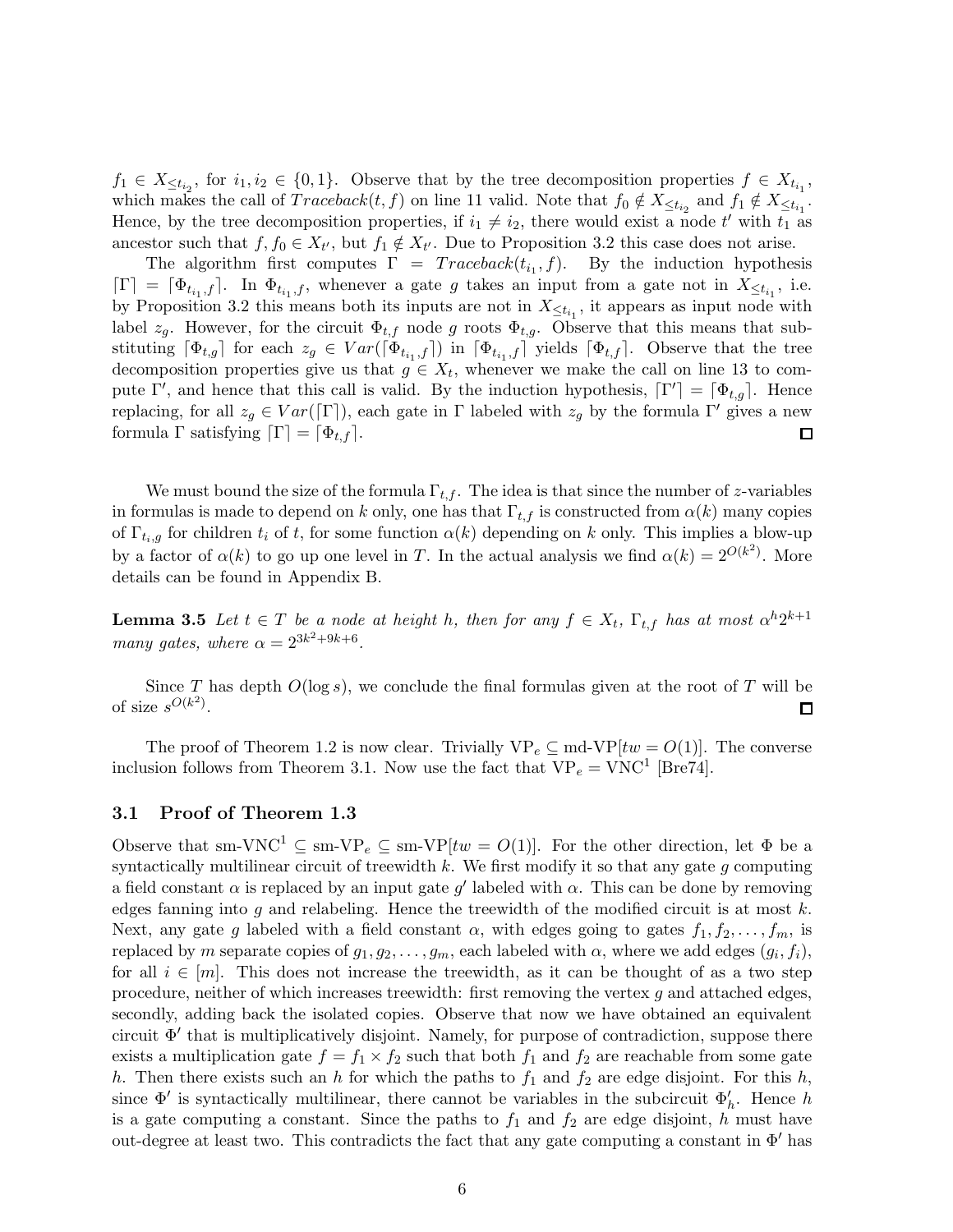1: **procedure**  $Traceback(t \in T, f \in X_t)$ 2: if t is a leaf or f is an input gate in  $\Phi$  then 3: **return** a formula equivalent to  $\Phi_{t,f}$  of size at most  $2^{k+1}$  computed by 'brute force'. 4: else 5: let  $t_0$  and  $t_1$  be the children of  $t$  in  $T$ , and say  $f = f_0 \circ f_1$ , with  $\circ \in \{+, \times\}.$ 6: if both  $f_0$  and  $f_1$  are in  $X_t$ . then 7: let  $\Gamma = Traceback(t, f_0) \circ Traceback(t, f_1)$ . 8: else 9: // Neither  $f_0$  nor  $f_1$  is in  $X_t$ , by pre-processing. 10: If  $f_0$  and  $f_1$  are not in  $X_{\leq t}$  return a single node with label  $z_f$ . Otherwise, say  $f_0 \in X_{\leq t_{i_1}}$  and  $f_1 \in X_{\leq t_{i_2}}$ , for  $i_1, i_2 \in \{0, 1\}$ . 11:  $\Gamma = Traceback(t_{i_1}, f).$ 12: for all  $z_q \in Var(\lceil \Gamma \rceil)$  do 13: let  $\Gamma' = Traceback(t, g)$ . 14: replace any gate in  $\Gamma$  labeled with  $z_g$  by the formula  $\Gamma'$ . 15: end for 16: end if 17: Process Γ to make any z-variable occur at most  $2^{k+1}$  times using Proposition 3.3. 18: return Γ. 19: end if

**Algorithm 1** Recursive procedure for computing  $\Gamma_{t,f}$ 

out degree one. The statement sm-VP[ $tw = O(1)$ ]  $\subseteq$  VNC<sub>1</sub> now follows from Theorem 3.1 and the fact that  $VP_e = VNC^1$  [Bre74].

To get the strengthened conclusion that sm-VP[ $tw = O(1)$ ]  $\subseteq$  sm-VNC<sub>1</sub>, we will now indicate how to modify Algorithm 1 to ensure syntactic multilinearity. We use the notation of the proof of Theorem 3.1. Assume we have done preprocessing as indicated above. We know each circuit  $\Phi_{t,f}$  is syntactically multilinear, for all  $t \in T$ , and  $f \in X_t$ . The goal is to establish inductively that each  $\Gamma_{t,f}$  is syntactically multilinear, for all  $t \in T$ , and  $f \in X_t$ .

At the base case, i.e. line 3 of Algorithm 1, we can simply enforce the condition by brute force. At line 7, by induction  $\Gamma_{t,f_0}$  and  $\Gamma_{t,f_1}$  are syntactically multilinear. If  $\circ = +$ , then so is Γ. In case  $\circ = \times$ , whenever the formulas  $\Gamma_{t,f_0}$  and  $\Gamma_{t,f_1}$  share a variable  $\alpha$ , since we know  $[\Gamma] = [\Phi_{t,f}]$  is multilinear,  $\alpha$  does not appear in at least one of the polynomials  $[\Gamma_{t,f_0}]$  and  $[\Gamma_{t,f_1}]$ . Setting  $\alpha$  to zero in the corresponding formula ensures  $\Gamma$  is syntactically multilinear.

We now argue how to correctly deal with the substitution on line 14, and the processing of  $z$ variables on line 17. Consider  $\Gamma$  as computed on line 11. We want to ensure it is in the following standard form:  $\sum_{a\in\{0,1\}^{k+1}}\left(\prod_{i\in[k+1]}z_i^{a_i}\right)f_a(\overline{x})$ , for certain polynomials  $f_a \in F[X]$ . For this we use the following modification of Proposition 3.3, which is obtained by multiplying out the factors  $\prod_{i\in[k+1]}(1-z_i)^{1-b_i}z_i^{b_i}$ . For  $a, a'\in\{0, 1\}^{k+1}$ , we say  $a'\leq a$  iff  $\{i : a'_i = 1\} \subseteq \{i : a_i = 1\}$ . We denote the size of  $\{i : a'_i = 1\}$  by  $|a'|$ .

**Proposition 3.6** Let  $f(\overline{x}, z_1, z_2, \ldots, z_{k+1})$  be a polynomial that is multilinear in z. If we write  $f(\overline{x}, z_1, z_2, \ldots, z_{k+1}) = \sum_{a \in \{0,1\}^{k+1}} \left( \prod_{i \in [k+1]} z_i^{a_i} \right) \cos f(f, z_1^{a_1} z_2^{a_2} \ldots z_{k+1}^{a_{k+1}}),$  then it holds that  $\mathrm{coef}(f, z_1^{a_1} z_2^{a_2} \dots z_{k+1}^{a_{k+1}}) = \sum_{a' \leq a} (-1)^{|\hat{a'}|} f(\overline{x}, a').$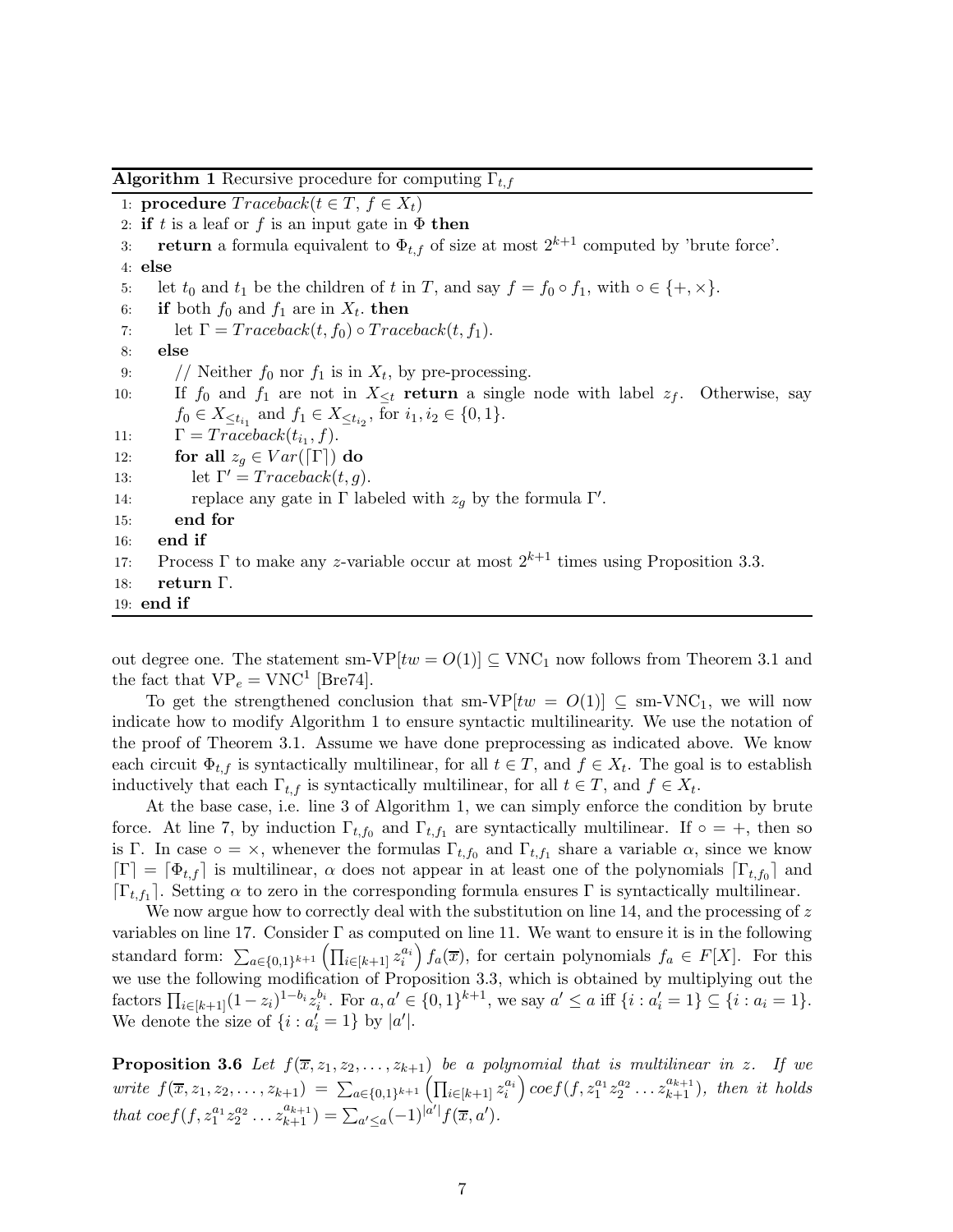If we use the above proposition to process z-variables on line 17, then by induction,  $\Gamma$ on line 11 will indeed have the required form, or for simplicity one can also assume we do an extra step of z-variable processing. That is, assume we apply above proposition to get  $\Gamma$  in the required form. This requires at most  $(2^{k+1})^2$  copies of Γ and blows up Γ by an inconsequential factor of  $2^{O(k)}$ . Observe that this leaves  $\Gamma$  syntactically multilinear.

Now consider line 14. First of all, any  $z_g \in Var(\Gamma) \setminus Var([\Gamma])$  can be set to zero in  $\Gamma$ . For the remaining z-variables, we claim that for any pair  $z_g, z_h \in Var([\Gamma])$ , whenever  $\Gamma_{t,g}$  and  $\Gamma_{t,h}$ share a variable  $\alpha$ , then  $\cos f(\Gamma, m) = 0$ , for any multilinear monomial in the z-variables of  $\Gamma$ that contains both  $z_q$  and  $z_h$ . Hence we can remove these terms from the standard form of Γ, and avoid multilinearity conflicts among products between each of the substituted formulas.

We will verify this claim using the notion of a *proof tree*. A proof tree rooted at a gate g in a circuit C, is any tree obtained by recursively selecting gates, starting with  $q$ , as follows: 1) at an addition gate select exactly one of its children, and 2) at a multiplication gate select both children. We will consider proof trees of  $\Phi_{t_{i_1},f}$  rooted at f. For a subset Z of z-variables in  $\Phi_{t_{i_1},f}$ , we let PTree(Z) stand for the collection of proof trees rooted at f that have precisely the z-variables in Z appearing at its leaves. Given  $T \in \mathrm{PTree}(Z)$ , let  $p(T)$  denote the product of all X variables appearing in T. The following proposition is easily proved by structural induction to the circuit  $\Phi_{t_{i_1},f}$ .

**Proposition 3.7** For any multilinear monomial m in z-variables used in  $\Phi_{t_{i_1},f}$ , it holds that  $coeff(\lceil \Phi_{t_{i_1},f} \rceil,m)=\sum_{T \in PTree(Z)} p(T),$  where Z is the set of z-variables of m.

Recall that by induction  $[\Gamma] = [\Phi_{t_{i_1},f}]$ . Now consider any multilinear monomial m in z-variables of  $[\Phi_{t_{i_1},f}]$  with both  $z_g$  and  $z_h$  in it, where  $\Gamma_{t,g}$  and  $\Gamma_{t,h}$  share a variable  $\alpha$ . For purpose of contradiction suppose  $\cos f([\Phi_{t_{i_1},f}], m) \neq 0$ . By Proposition 3.7 this means there exists a proof tree in  $\Phi_{t_{i_1},f}$  rooted at f that contains both  $z_g$  and  $z_h$ . This implies g and h are reachable from a single multiplication gate r in  $\Phi_{t_{i_1},f}$ , and hence also in  $\Phi_{t,f}$ . Observe that our construction satisfies the property that for any  $t \in V[T]$  and  $f \in X_t$ ,  $Var(\Gamma_{t,f}) \subseteq Var(\Phi_{t,f})$ . Hence  $\alpha$  appears in both  $\Phi_{t,q}$  and  $\Phi_{t,h}$ . Observe that both  $\alpha$ 's must be reachable from r in  $\Phi_{t,f}$ . This contradicts the fact that  $\Phi_{t,f}$  is syntactically multilinear.

Similarly, one can verify that whenever for a variables  $z_q \in Var([\Gamma])$ , the formula  $\Gamma_{t,q}$ contains a variable  $\alpha$ , then  $\cos f(\lceil \Gamma \rceil, m)$  does not contain  $\alpha$  for any monomial m containing  $z_g$ . Hence any occurrence of  $\alpha$  in the formula  $\sum_{a'\leq a}(-1)^{|a'|}\Gamma(\overline{x},a')$  used to compute  $\cos f([\Gamma],m)$ can be replaced by zero.

We conclude that under above modifications, Algorithm 1 yields a syntactically multilinear formula  $\Gamma_{t,f}$  equivalent to  $\Phi_{t,f}$ . The proof is completed with the observation of [MR08] that Brent's construction [Bre74], which shows  $VP_e \subseteq VNC^1$ , preserves syntactic multilinearity.

#### 3.2 Proof of Theorem 1.4

The first inclusion of items 1. and 2. follows from Proposition 2.2. For the second inclusion of items 1. and 2, consider a circuit  $\Phi$  of size s having tree decomposition  $(T, (X_d)_{d \in V[T]})$  of width k. By Lemma 2.1, we can assume that T is a rooted binary tree of depth  $d = O(\log s)$ , and we assume wlog. we have already applied Proposition 3.2 for preprocessing. For  $t \in T$  and  $f \in X_t$ , define  $\Phi_{t,f}$  as in the proof of Theorem 3.1. We will argue how to obtain small width circuits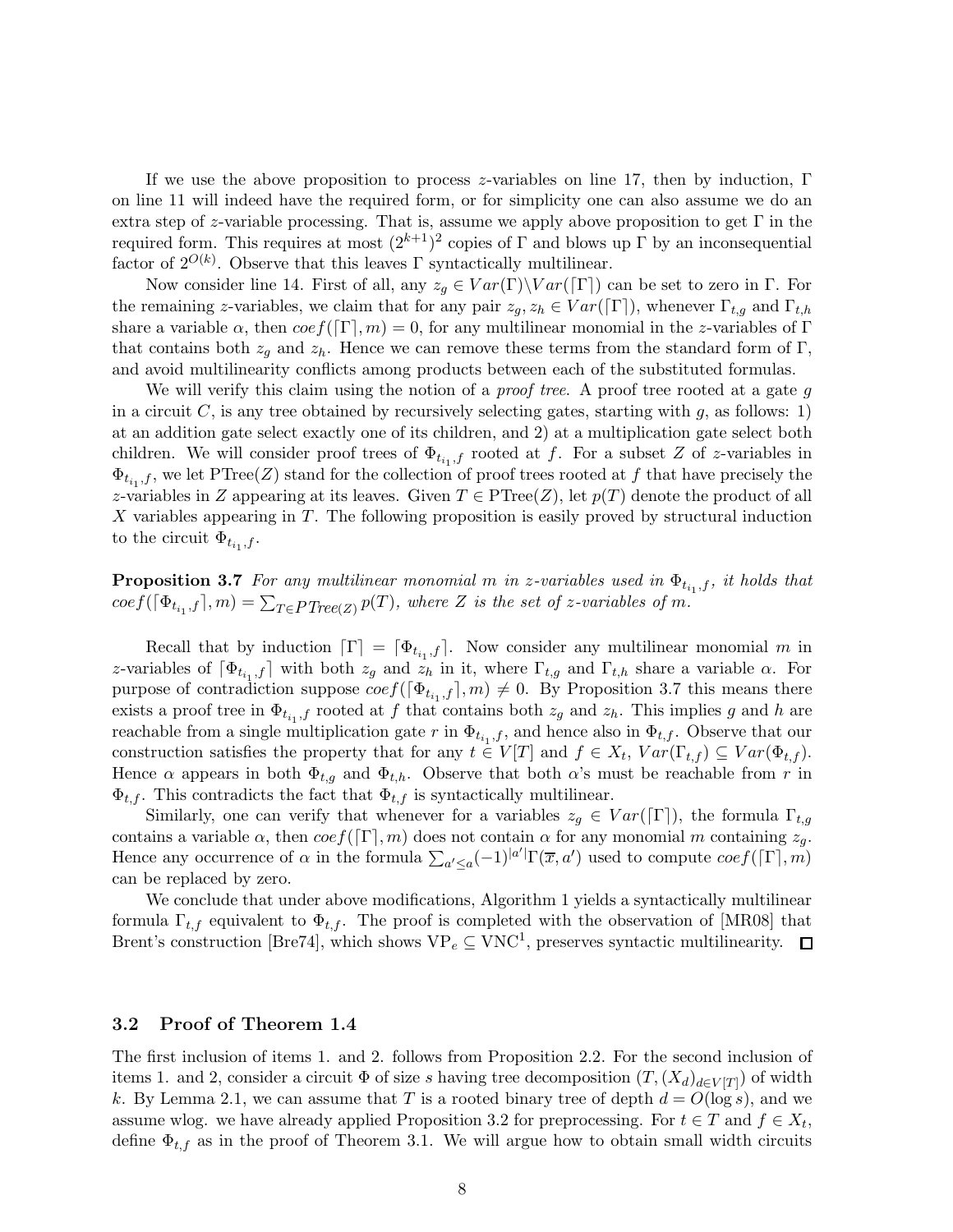$\Psi_{t,f}$  satisfying  $[\Psi_{t,f}] = [\Phi_{t,f}]$ . As before, we assume wlog. the output gate of  $\Phi$  is contained in the bag at the root of T, so that when done a small width circuit computing  $[\Phi]$  is known.

For any leaf  $t \in T$  and  $f \in X_t$ , we trivially have an equivalent circuit for  $\Phi_{t,f}$  of size  $k+1$ and width  $k + 1$ .

Now consider  $t \in T$  with children  $t_0$  and  $t_1$ . Suppose a set of equivalent circuits  $S' =$  $\{\Psi_{t_0,g}\}_{g\in X_{t_0}}\cup \{\Psi_{t_1,g}\}_{g\in X_{t_1}}$  has already been computed for the set of circuits  $S=\{\Phi_{t_0,g}\}_{g\in X_{t_0}}\cup$  $\{\Phi_{t_1,g}\}_{g\in X_{t_1}}.$ 

Let  $h_1, h_2, \ldots, h_{k+1}$  be the sequence of nodes in  $X_t$  as they appear in an arbitrarily selected topological sort of  $\Phi$ . Let w be an upper bound on the width of any component in  $S'$ . For all  $i \in [k+1]$ , we will build a circuit  $\Psi^i$  of width at most  $w + i - 1$ , that has i many outputs carrying the values  $[\Phi_{t,h_j}]$ , for all  $1 \leq j \leq i$ . Wlog. we allow ourselves addition gates of fan-in one, which are used to pass through values.

For  $i = 1$ ,  $h_1$  takes both inputs from outside  $X_t$ . We observe that either  $[\Phi_{t,h_1}]$  is a z-variable, or some component in S' already computes  $[\Phi_{t,h_1}]$ . Namely, consider what  $Traceback(t, h_1)$  does in order to compute  $[\Phi_{t, h_1}]$ . In this case, it either outputs a node with a z-label, or it first compute  $\Gamma = \Gamma_{t_a, h_1}$ , for some  $a \in \{0, 1\}$ , but there would be no substitution performed by  $Traceback(t, h_1)$ , for any  $z_g$  in Γ, since that would mean there exists a gate  $g \in X_t$  such that  $h_1$  is reachable from g. By the correctness of Algorithm  $1, [\Phi_{t_a,h_1}] = [\Gamma] = [\Phi_{t,h_1}]$ . So we can take  $\Psi^1$  to be either a single input node labeled with a z-variables, or take it as some element of  $S'$ . In both cases the width is at most  $w$ .

Inductively, for  $i > 1$ , suppose we have build the circuit  $\Psi_{i-1}$ . It has outputs computing  $[\Phi_{t,h_j}]$  for  $1 \leq j \leq i-1$ . First consider the case that  $h_i$  takes both inputs from within  $X_t$ . Similarly by inspection of what Algorithm 1 does for this case, it can be observed that  $\Psi_{t,h_i}$ , can be build by adding or multiplying two components  $\Psi_{t,h_p}$  and  $\Psi_{t,h_q}$  with  $p,q \leq i$ . Hence we obtain  $\Psi^i$  by adding a single gate to  $\Psi^{i-1}$  and passing through all other outputs. Hence, in this case we have  $width(\Psi^i) \leq max(width(\Psi^{i-1}), 1+i-1) \leq w+i-1$ 

Finally, suppose  $h_i$  takes an input not in  $X_t$ . We then know neither inputs are in  $X_t$ , since we assume we have applied Proposition 3.2. Let us consider Algorithm 1, to see what  $Traceback(t, h_i)$  does to compute  $[\Phi_{t, h_i}]$ . Either a *z*-variable is returned, which will be easy to handle. Otherwise, it computes  $\Gamma$  with  $[\Gamma] = [\Phi']$ , for some  $\Phi' \in S$ . Then for z-variables in  $[\Gamma]$ , values are substituted of form  $[\Phi_{t,g}]$ , for  $g \in X_t$ . Observe that  $h_i$  is reachable from any such  $g \in X_t$  in  $\Phi$ , and hence  $g = h_j$  for some  $j < i$ .

From this we can conclude that the required  $\Psi^i$  either is a *z*-variable, or can be build from one component  $\overline{\Psi}$  from S' and feeding outputs of  $\Psi^j$  for  $j < i$  into z-variable gates appearing in  $\overline{\Psi}$ . We do this by adding a copy of  $\overline{\Psi}$  below  $\Psi^{i-1}$  and passing alongside  $\overline{\Psi}$  the output values of  $\Psi^{i-1}$ . This makes these values available so we can do the appropriate substitutions of z-variables in  $\overline{\Psi}$ . Observe that this way  $\Psi^i$  has width at most max $(width(\Psi^{i-1}), width(\overline{\Psi})+i-1) \leq w+i-1$ .

From the above, we observe that any  $\Psi^i$  will be at most a factor  $O(k)$  larger than any component in  $S'$ . We conclude that the width increases additively by  $O(k)$ , and the size multiplicatively by  $O(k)$ , in order to go up one level in T. We conclude that a width  $O(k \log s)$ and size  $s^{O(\log k)}$  bound holds for any  $\Psi_{r,f}$ , with r being the root of T and  $f \in X_r$ .  $\Box$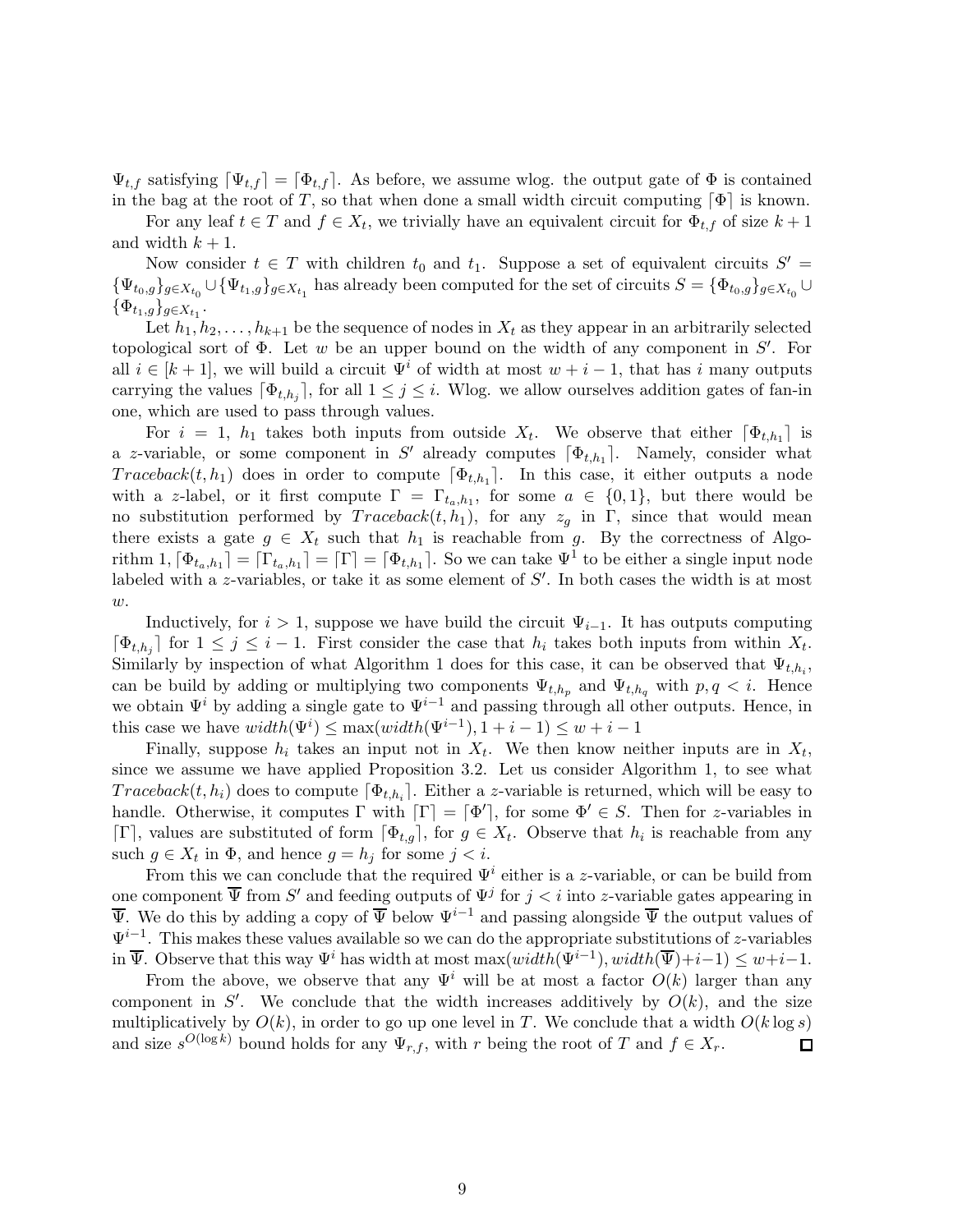#### 3.3 Evaluation over a Finite Field and Boolean Implications

The observation is that Algorithm 1, when applied over  $GF(2)$  to an arbitrary *n*-input arithmetic circuit  $\Phi$ , will result in a formula  $\Gamma$  such that for any  $a \in GF(2)^n$ ,  $[\Phi](a) = [\Gamma](a)$ . For this, no assumptions regarding multiplicative disjointness of  $\Phi$  is needed. One can prove this condition using structural induction similarly as in Lemma 3.4. For the processing of the z-variables on line 17, observe that we have the following adaption of Proposition 3.3:

**Proposition 3.8** Let  $f(x_1, x_2, \ldots, x_n, z_1, z_2, \ldots, z_{k+1})$  be a polynomial over  $GF(2)$ . Define the polynomial  $g = \sum_{b \in \{0,1\}^{k+1}} \left( \prod_{i \in [k+1]} (1 - z_i)^{1 - b_i} z_i^{b_i} \right) f(x_1, x_2, \dots, x_n, b_1, b_2, \dots, b_{k+1}).$  Then for any  $a \in GF(2)^{n+k+1}$ ,  $f(a) = g(a)$ .

One can generalize this to an arbitrary finite field F of size  $q = |F|$ , by similarly using brute force on line 17 of Algorithm 1 to make sure any z-variables appears at most  $q^{k+1}$  times in Γ. Consequently, we have the following theorem:

**Theorem 3.9** Let F be a finite field, and let  $q = |F|$ . For any arithmetic circuit  $\Phi$  over F of size s and treewidth k, there exists formula  $\Gamma$  over F of size at most  $s^{O(k^2 \log q)}$  such that  $\Phi$  and Γ evaluate to identical values for all inputs from F.

For a proof of the following proposition see Appendix C.

**Proposition 3.10** For every Boolean circuit C of bounded fanin and treewidth  $k$ , there is an arithmetic circuit C' over  $GF(2)$  of treewidth 3k such that  $\forall x \in \{0,1\}^n$ ,  $C(x) = 1$  if and only if  $C'(x) = 1$ .

We will now derive Theorem 1.1. Given a Boolean circuit of size s and treewidth  $k$ , first convert it into an arithmetic circuit over  $GF(2)$  using Proposition 3.10. Now apply Theorem 3.9 to obtain an arithmetic formula  $\Gamma$  over  $GF(2)$  of size  $s^{O(k^2)}$ . Balance this formula down to depth  $O(k^2 \log s)$  using [Bre74]. Now do the reverse construction of arithmetization and code out an {∧, ∨, ¬}-formula computing the same function. The final circuit has depth  $O(k^2 \log s)$ . Thus we have proven Theorem 1.1.

We can use a similar reduction to derive a Boolean analogue of Theorem 1.4. The proof is contained in Appendix D. Let  $TWC<sup>i</sup>$  denote the class of Boolean functions computed by Boolean circuits of treewidth  $O(\log^i n)$ .

Theorem 3.11 The following inclusions hold in the non-uniform setting

- 1.  $SC^0 \subseteq TWC^0 \subseteq SC^1$ .
- 2.  $SC^i \subseteq \text{TWC}^i \subseteq SC^{i+1}[size = n^{O(\log \log n)}],$  for all  $i \geq 1$ .

### 4 Constant Width Circuits

**Definition 4.1** An iterated multiplication chain of length m in a circuit  $\Phi$  is given by a sequence of gates  $g_0, g_1, \ldots, g_m$ , where all are multiplication gates, except possibly  $g_0$ , such that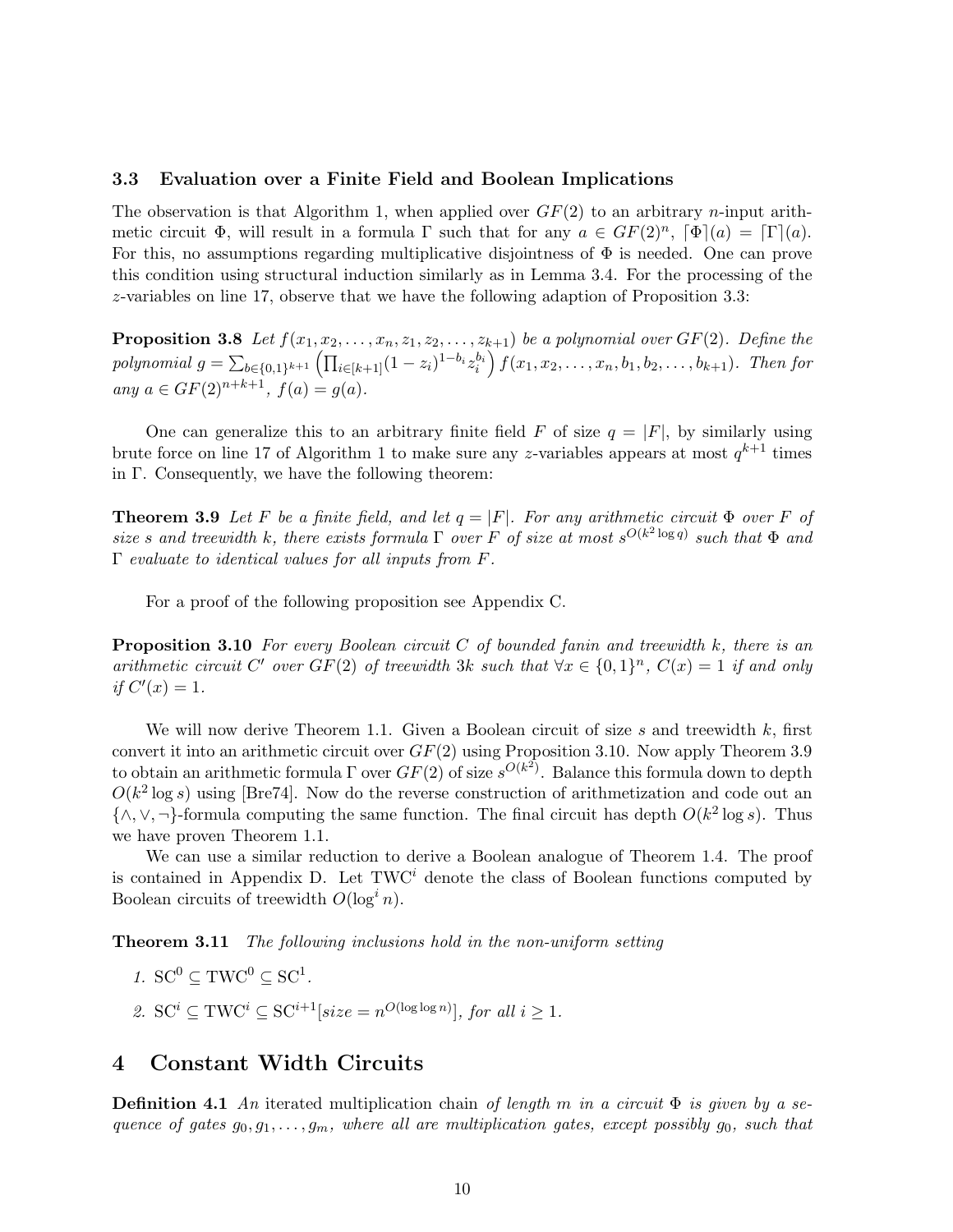both inputs of  $g_i$  are reachable from  $g_{i-1}$ , for all  $i \in [m]$ . We denote the length of a longest *iterated multiplication chain in*  $\Phi$  *by*  $\mathcal{M}(\Phi)$ .

Note that if  $\mathcal{M}(\Phi) = 0$ , then  $\Phi$  is multiplicatively disjoint.

**Lemma 4.2** For any leveled arithmetic circuit  $\Phi$  of size s, width w, with fanout of every gate bounded by two, there exists equivalent multiplicatively disjoint circuit  $\Phi'$  of size at most  $\frac{S^{\mathcal{M}(\Phi)+2}-1}{S-1}-1$ . The circuit  $\Phi'$  has a tree decomposition  $(T,(X_t)_{t\in V[T]})$  of width at most  $2w-1$ , such that for any set L of nodes in  $\Phi$  on the same level, there exists  $t \in T$  with  $L \subseteq X_t$ .

**Proof.** The lemma is proved by induction on d. Let the levels of  $\Phi$  be given by sets of gates  $L_0, L_1, \ldots, L_m$ , with edges going from  $L_i$  to  $L_{i+1}$  only, for  $i = 0, 1, \ldots, m-1$ . The circuit  $\Phi$  has a tree decomposition  $(T, (X_t)_{t\in V[T]})$  of width  $2w-1$ , where T is given by the path  $t_1, t_2, \ldots, t_m$ , and  $X_{t_j} = L_{j-1} \cup L_j$ , for  $j \in [m]$ .

In case  $d = 0$ , we already have that  $\Phi$  is multiplicatively disjoint, and we can conclude the lemma holds. For the induction case, suppose  $d > 0$ .

We proceed by going from level  $r = m - 1$  down to  $r = 0$ . At level r, let  $(g<sup>i</sup>)_{i \in I}$  be the set of gates in  $L_r$ , such that for every  $i \in I$ ,  $g^i \in L_r$  is used by two gates  $g_1^i, g_2^i \in L_{r+1}$  such that from  $g_1^i$  and  $g_2^i$  there is an identical multiplication gate reachable.

If I is non-empty, do the following: Create a copy  $\Phi_I$  of the subcircuit of  $\Phi$  that consists of the gates  $(g^{i})_{i\in I}$ , together with all the gates these depend on. Note that  $\mathcal{M}(\Phi_{I}) \leq d-1$ . Inductively apply the lemma to make  $\Phi_I$  multiplicatively disjoint. Modify  $\Phi$ , by removing the edges  $(g^i, g_2^i)$ , and adding the edge from  $g^i$  in the copy of  $\Phi_I$  to  $g_2^i$ , for all  $i \in I$ .

Once all levels of  $\Phi$  have been processed in the above manner, it is clear the resulting circuit is multiplicatively disjoint. Now we bound the size of this circuit. By induction hypothesis, the copy of  $\Phi_I$  has size at most  $\frac{s^{d+1}-1}{s-1}-1$ . In the worst case we create such a copy at each level, i.e. at most s many times. Hence the created circuit has size at most  $s+s \cdot (\frac{s^{d+1}-1}{s-1}-1) = \frac{s^{d+2}-1}{s-1}-1$ .

Finally, we verify that the constructed circuit has treewidth at most  $2w - 1$ . We will check that the duplication performed at level  $r$  results in a new circuit with a tree decomposition satisfying all the required properties. By induction hypothesis, for the multiplicatively disjoint version of  $\Phi_I$  we have tree decomposition  $(T', (X_t)_{t \in V[T']} )$  of width at most  $2w-1$ . Furthermore, there exists  $t' \in T'$  such that for all  $i \in I$ , the copy of  $g^i$  is in  $X_{t'}$ . We construct a tree decomposition  $(T'',(X_t)_{t\in V[T'']})$  from T and T' as follows. First, create a new tree node  $t''$  with bag  $X_{t''}$  containing the copy of  $g^i$  and  $g_2^i$ , for all  $i \in I$ . Next, let  $T''$  be the tree obtained by connecting tree node  $t_{r+1} \in T$  with  $t''$ , and connecting  $t''$  to  $t' \in T'$ . The bag  $t''$  covers the edges from the copy of  $g^i$  to  $g_2^i$ , for all  $i \in I$ . Other edges are either covered in T or in T''. The decomposition properties can now easily been seen to hold. Note that for any level  $L_r$  in  $\Phi$  there exists a bag in T'' containing  $L_r$ . Bag sizes in T'' are bounded by  $2w - 1$ . 囗

**Theorem 4.3** For any leveled arithmetic circuit  $\Phi$  of size s and width w, there exists equivalent formula  $\Gamma$  of depth  $d = O(w^4 \mathcal{M}(\Phi) \log s)$  and consequently size at most  $2^d$ .

**Proof.** Consider any leveled arithmetic circuit  $\Phi$  of size s and width w. The fanout of every gate in  $\Phi$  is bounded by w. We first modify  $\Phi$  to have the fanout of every gate bounded by two.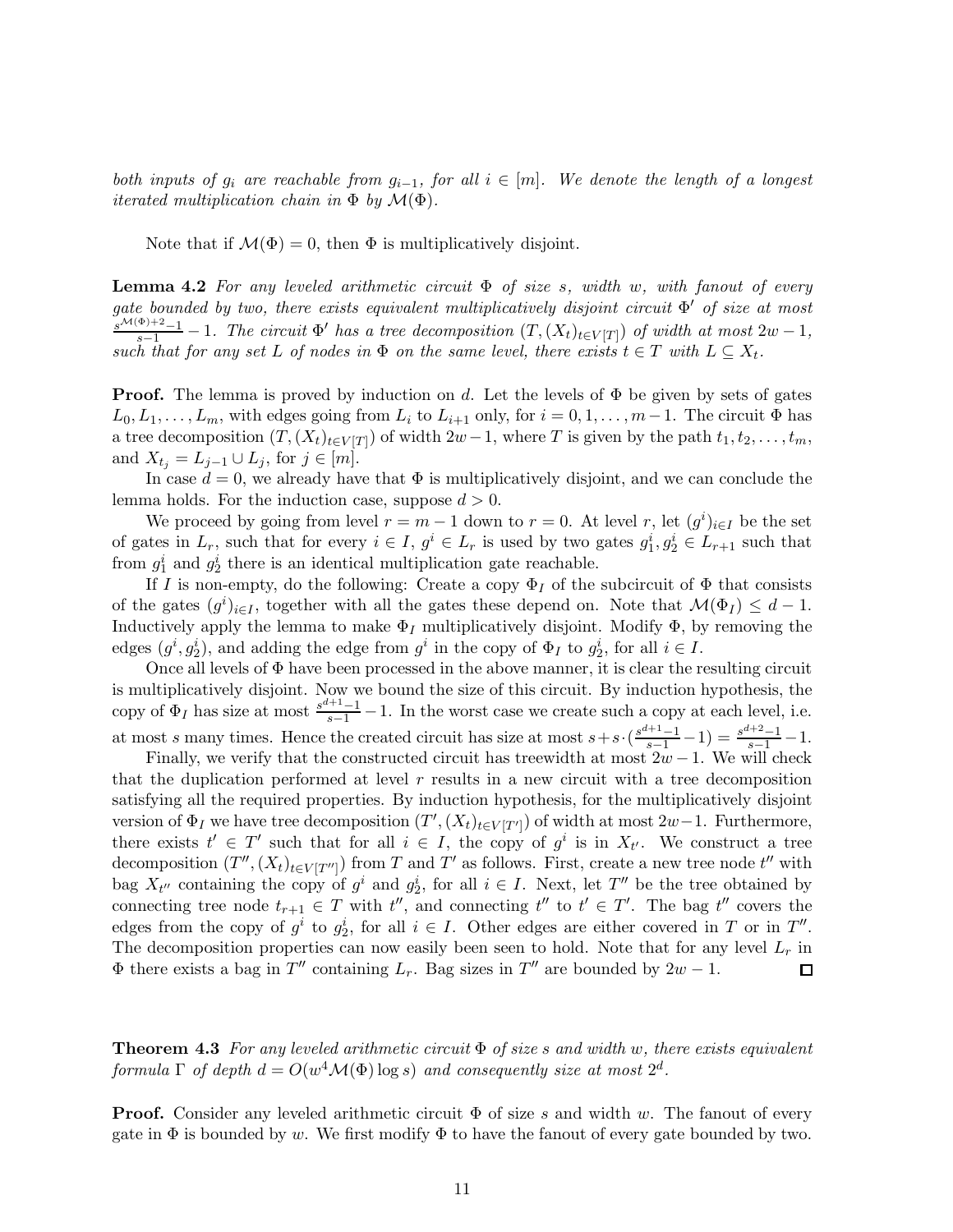This is done by adding dummy 'add to zero' addition gates arranged in complete binary trees of depth at most  $\lceil \log w \rceil$ . The width of the resulting circuit will be  $O(w^2)$ , and its size  $O(ws)$ . Next we apply Lemma 4.2 to obtain an equivalent circuit of size  $s^{O(M(\Phi))}$  and treewidth  $O(w^2)$ that is multiplicatively disjoint. Now apply Theorem 3.1 to get an equivalent formula of size  $s^{O(w^4\mathcal{M}(\Phi))}$ . Finally, balance this formula using Brent's construction [Bre74] down to depth  $O(w^4\mathcal{M}(\Phi)\log s).$ □

Theorem 1.5 immediate follows from Theorem 4.3. Note that conversely one has the inclusion  $VNC^1 \subseteq \text{VSC}^0[\mathcal{M} = O(1)],$  due to [BC88]. We remark that Theorem 4.3, to the best of our knowledge, when applied to an arbitrary circuit family  $\{\Phi_n\}_{n\geq 1}$  of size  $n^{O(1)}$ , constant width, and  $\mathcal{M}(\Phi_n) = o(\log n)$ , the resulting  $n^{o(\log n)}$  size formulas  $\{\Gamma_n\}_{n\geq 1}$  provide the bestknown upper bound for the size of equivalent formulas. For  $\mathcal{M}(\Phi_n) = O(\log n)$ , one is dealing with the general case of the class  $VSC^{0}[deg = n^{O(1)}]$ . In this case our construction yields equivalent  $O(\log^2 n)$ -depth formulas of size  $n^{O(\log n)}$ . Formulas with such parameters can also be obtained using the construction in [VSBR83].

### 5 Testing Reachability in Bounded Treewidth Graphs

The following proposition is proved in Appendix E:

**Proposition 5.1** Given a directed graph  $G = (V, E)$  of bounded treewidth and two vertices  $s, t \in V$ , we can obtain a circuit C of bounded treewidth and an input x such that  $C(x) = 1$  if and only if t is reachable from s in the graph G.

For the proof of Theorem 1.6, we compose the recoding of the input of Proposition 5.1 and Proposition 3.10, to get an arithmetic circuit C over  $GF(2)$  and  $x \in \{0,1\}^{n^2}$ , together with its tree decomposition, such that t is reachable from s in G iff  $C(x) = 1$ . This simple recoding of the input can be computed within logspace. Hence the theorem follows by the following observation:

**Proposition 5.2** Given an arithmetic circuit C over  $GF(2)$ , its tree decomposition  $(T, (X_d)_{d \in V[T]})$  of constant width k, and an input  $x \in \{0,1\}^n$ , testing whether  $C(x) = 1$  can be done in LogDCFL.

Proofsketch. The proof proceeds by analyzing the algorithm Traceback. We are given the circuit C and an input x. We replace each gate of C labeled by  $x_i$  with its Boolean value given as input. Next we run  $Traceback$  to compute an equivalent formula. A straigtforward analysis gives that this computation takes time polynomial in the length of the input. We claim that in addition we can implement the algorithm using only  $O(\log n)$  workspace, provided we use a stack (whose space usage is not counted towards the space bound).

We implement the recursion by using the stack in the usual way. At any point in the recursion, the configuration can be represented with  $O(\log n)$  space. Namely, by considering the source-code of  $Traceback$ , any of the variables, with the exception of  $\Gamma, \Gamma'$ , and  $\Gamma_{t,f}$ , are pointers into either the graph or the tree decomposition and hence take  $O(\log n)$  size.

The observation is that for any of the equivalent formulas being held by  $\Gamma, \Gamma'$ , and  $\Gamma_{t,f}$ , there are no x-variables appearing, since these are replaced by Boolean values.  $Traceback$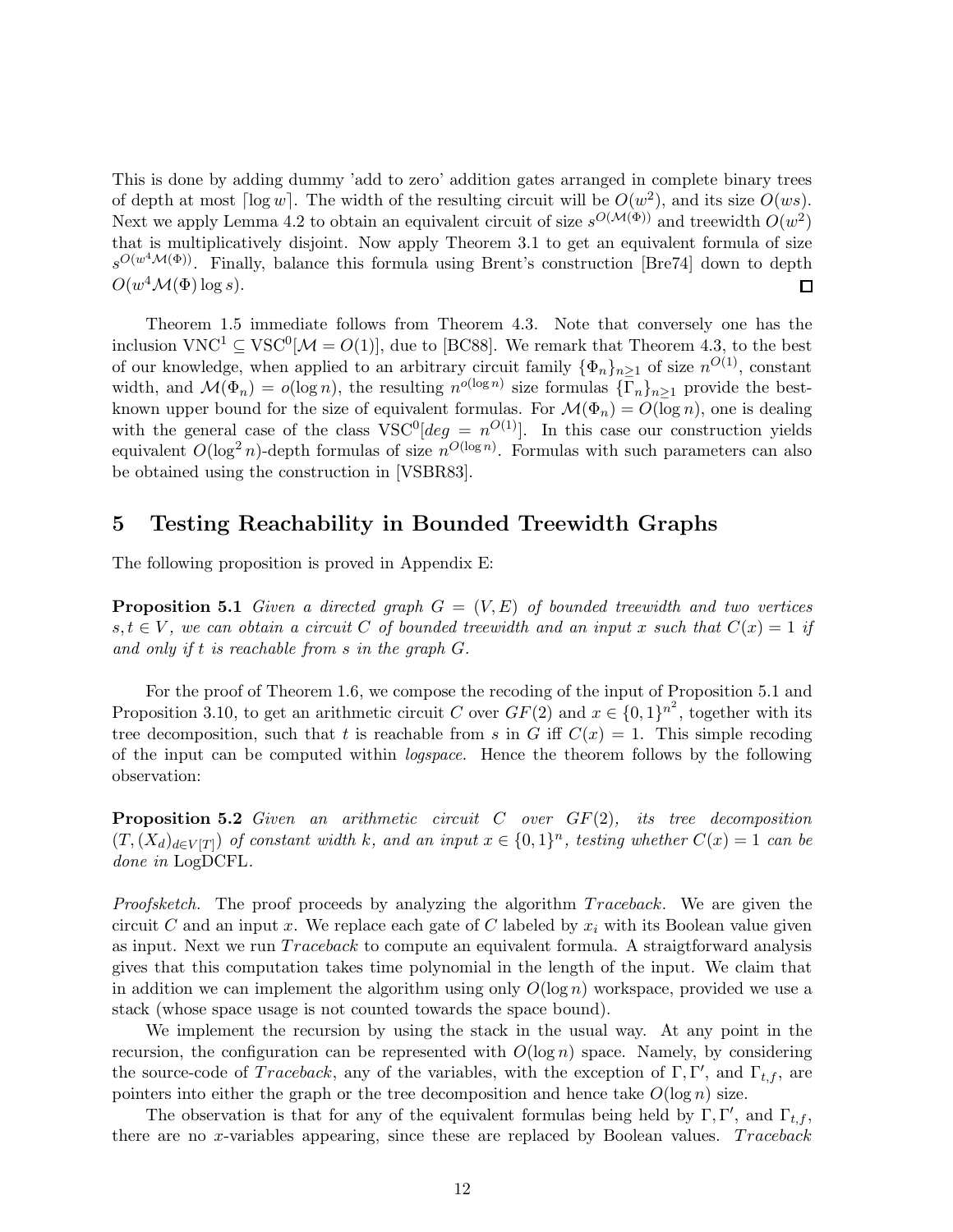ensures these formulas are represented as multilinear polynomials in z-variables over  $GF(2)$ . For any such formula there are at most  $k+1$  different  $z_g$ 's, since whenever  $z_g$  is a variables in  $\Gamma_{t,f}$ , we always have  $g \in X_t$ . Furthermore, each  $z_g$  appears at most  $2^{k+1}$  times. Each  $z_g$  has associated a pointer to a node g in the graph. We conclude it takes  $O(k2^{k+1}\log n)$  to represent any of  $\Gamma, \Gamma'$ , and  $\Gamma_{t,f}$ . This makes it possible to execute the algorithm in polynomial time on a Turing machine with a stack and  $O(\log n)$  workspace. The final equivalent formula will simply be the value  $C(x) \in \{0, 1\}.$  $\square$ 

### References

- [ABC+06] E. Allender, D.A.M. Barrington, T. Chakraborty, S. Datta, and S. Roy. Grid graph reachability problems. In Proc. 21st Annual IEEE Conference on Computational Complexity, pages 299–313, 2006.
- [ADR05] E. Allender, S. Datta, and S. Roy. The directed planar reachability problem. In Proc. 25th Annual Conference on Foundations of Software Technology and Theoretical Computer Science, pages 238–249, 2005.
- [AJS09] V. Arvind, P. Joglekar, and S. Srinivasan. On lower bounds for constant width arithmetic circuits. Technical Report ECCC TR09-73, Electronic Colloquium in Computational Complexity, 2009. To appear at ISAAC 2009.
- [AL98] E. Allender and K. Lange. RUSPACE(log n)  $\subseteq$  DSPACE (log<sup>2</sup> n / log log n). Theory Comput. Syst., 31(5):539–550, 1998.
- [All07] E. Allender. Reachability problems: An update. In *Computation and Logic in the* Real World, volume 4497 of Lect. Notes in Comp. Sci., pages 25–27. Springer Verlag, 2007.
- [Bar86] D. Mix Barrington. Bounded-width polynomial-size branching programs recognize exactly those languages in NC<sup>1</sup>. In Proc. 18th Annual ACM Symposium on the Theory of Computing, pages 1–5, 1986.
- [BC88] M. Ben-Or and R. Cleve. Computing algebraic formulas using a constant number of registers. In Proc. 20th Annual ACM Symposium on the Theory of Computing, pages 254–257, 1988.
- [BCS97] P. Bürgisser, M. Claussen, and M.A. Shokrollahi. Algebraic Complexity Theory. Springer Verlag, 1997.
- [Bod89] H. L. Bodlaender. NC-algorithms for graphs with small treewidth. In in Proc. 14th Workshop on Graph-Theoretic Concepts in Comp. Sc. (WG'88), LNCS 344, pages 1–10. Springer Verlag, 1989.
- [Bre74] R. Brent. The parallel evaluation of general arithmetic expressions. J. Assn. Comp. Mach., 21:201–206, 1974.
- [BTV07] C. Bourke, R. Tewari, and N.V. Vinodchandran. Directed planar reachability is in unambiguous log-space. In Proc. 22nd Annual IEEE Conference on Computational Complexity, pages 217–221, 2007.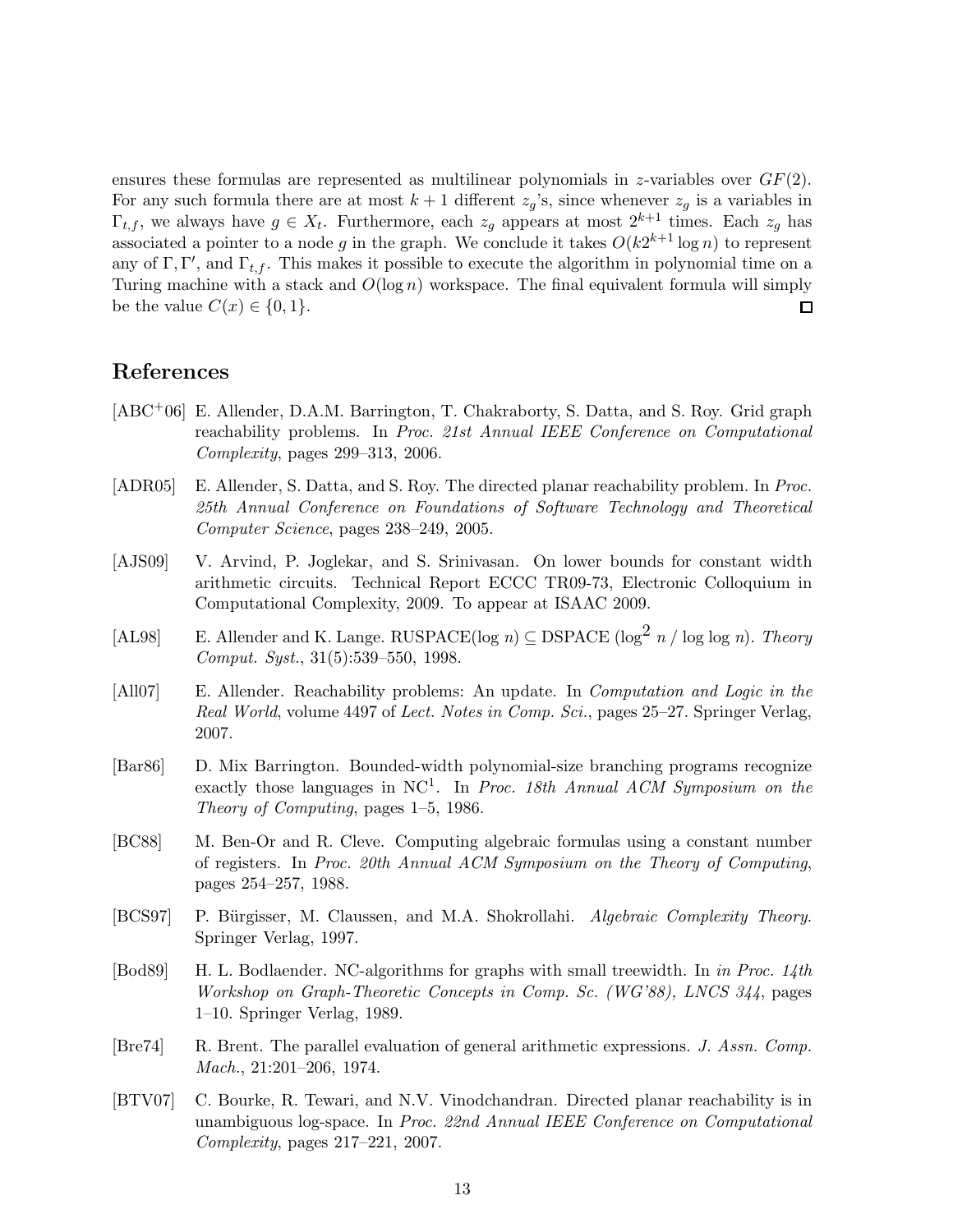- [Jon75] N. Jones. Space-bounded reducibility among combinatorial problems. J. Comp. Sys. Sci., 11:68–85, 1975. Corrigendum J. Comp. Sys. Sci. 15:241, 1977.
- [JR09] M. Jansen and B.V.R. Rao. Simulation of arithmetical circuits by branching programs with preservation of constant width and syntactic multilinearity. In Proceedings of the 4th International Computer Science Symposium in Russia (CSR2009), volume 5675 of Lect. Notes in Comp. Sci., pages 179–190. Springer Verlag, 2009.
- [KV09] J. Kyncl and T. Vyskocil. Logspace reduction of directed reachability for bounded genus graphs to the planar case. Technical Report TR09-050, Electronic Colloquium in Computational Complexity, 2009.
- [Mah07] Meena Mahajan. Polynomial size log depth circuits: between NC<sup>1</sup> and AC<sup>1</sup>. Technical Report 91, BEATCS Computational Complexity Column, 2007.
- [MR08] M. Mahajan and B.V.R. Rao. Arithmetic circuits, syntactic multilinearity, and the limitations of skew formulae. In Proc. 33rd International Symposium on Mathematical Foundations of Computer Science, volume 5162 of Lect. Notes in Comp. Sci., pages 455–466, 2008.
- [MR09] M. Mahajan and B.V.R. Rao. Small-space analogues of Valiant's classes. In Proc. 17th International Conference on Fundamentals of Computation Theory, volume 5699 of Lect. Notes in Comp. Sci., pages 455–466, 2009.
- [Raz04] R. Raz. Separation of multilinear circuit and formula size. In Proc. 45th Annual IEEE Symposium on Foundations of Computer Science, pages 344–351, 2004.
- [Rei05] O. Reingold. Undirected st-connectivity in log-space. In Proc. 37th Annual ACM Symposium on the Theory of Computing, pages 376–385, 2005.
- [Sav73] W.J. Savitch. Maze recognizing automata and nondeterministic tape complexity. J. Comput. Syst. Sci., 7(4):389–403, 1973.
- [VSBR83] L. Valiant, S. Skyum, S. Berkowitz, and C. Rackoff. Fast parallel computation of polynomials using few processors. SIAM J. Comput., 12:641–644, 1983.

### A Proof of Proposition 3.2

Let us show how to enforce the first condition. Suppose at some  $t \in T$  we have a node  $q \in X_t$ with inputs  $g_1$  and  $g_2$  with  $g_1 \in X_t$ , but  $g_2 \notin X_t$ . This is resolved by adding an addition gate a and an input gate  $b_{g_2}$  labeled by zero to  $\Phi$ , removing the edge  $(g_2, g)$ , and adding edges from b and  $g_2$  to a, and from a to g. T is modified by adding a to every bag containing g, and b is added to every bag containing  $g_2$ . Repeat this procedure until all conflicts are resolved, where for any node  $g_2$  we reuse the node  $z_{g_2}$  with label zero, if it has already been introduced at a previous operation. Hence for any node  $g$  we add at most two addition gates and at most one gate  $b<sub>q</sub>$  to all bags containing g. Hence the width of the new tree decomposition will be at most  $3k + 2$ . The depth will remain to be d. The second condition follows from the first. Namely, suppose  $g_1 \in X'_{\leq t} \backslash X'_{t}$ . By the tree decomposition properties it must be that g and  $g_1$ are contained in  $X'_{t'}$  for some descendant  $t'$  of  $t$ . Hence  $g_2 \in X'_{t'}$ .  $\square$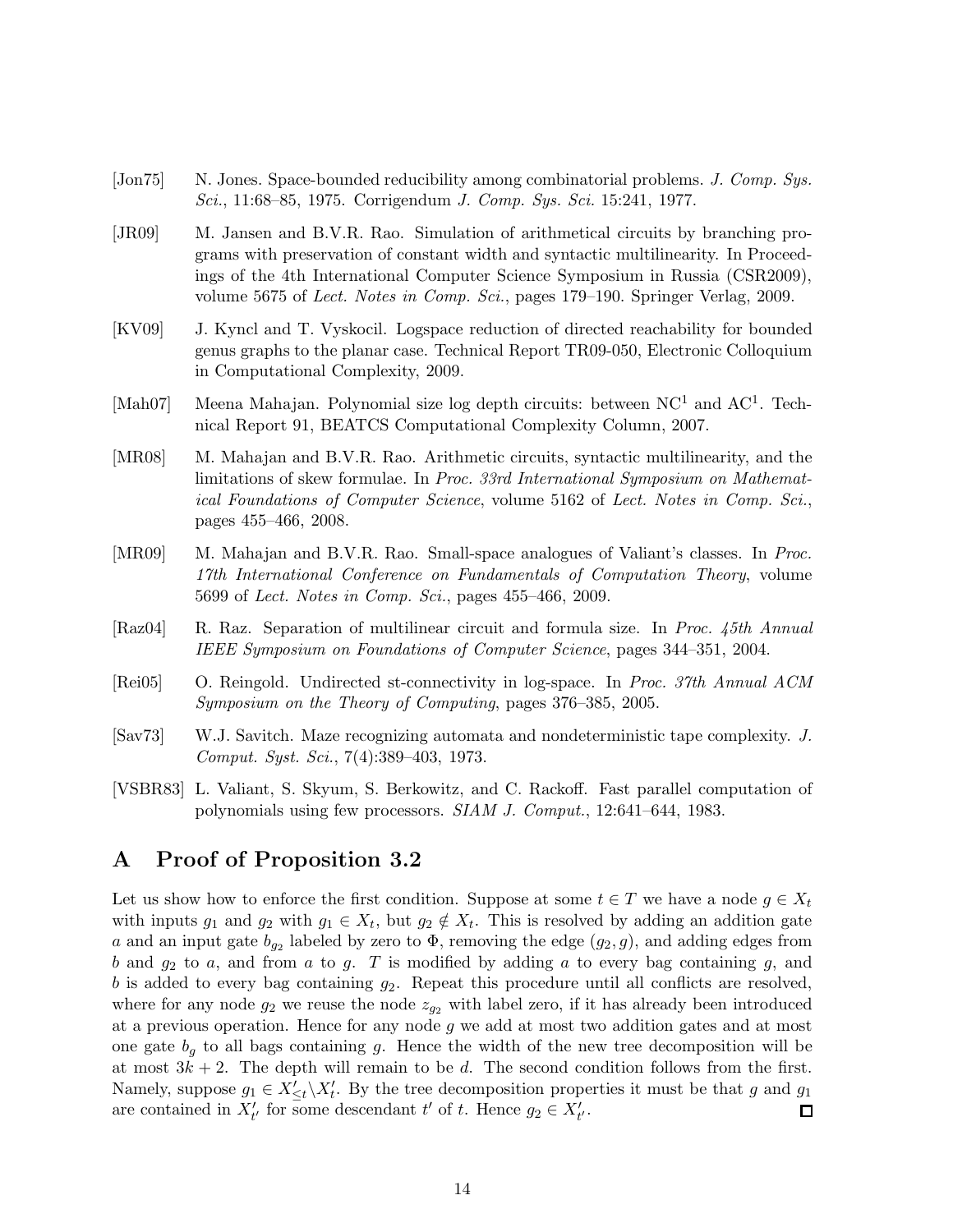### B Proof of Lemma 3.5

**Proof.** We use  $B(h)$  to denote a bound on the size of any  $\Gamma_{t,f}$ , for a t at height h and  $f \in X_t$ . If t is a leaf, then we can give a formula for  $\Gamma_{t,f}$  of size at most  $2^{k+1}$ , so we take  $B(0) = 2^{k+1}$ . Now suppose  $height(t) > 0$ . Consider unfolding the recursive calls of  $Traceback(t, f)$ , where we do not unfold calls of  $Traceback(t', f)$ , for children t' of t. Rather, for these we take the upper estimate that there we obtain a formula  $\Gamma$  of size at most  $B(h-1)$  with at most  $k+1$ many z-variables, each of which appears at most  $2^{k+1}$  many times in Γ. We can partition the calls in stages:  $Traceback(t, f)$  is at stage 0. Any recursive call made of  $Traceback$  at stage i remains at stage i, with the exception of calls of  $Traceback$  on line 14. These calls signal the next stage, i.e. are at stage  $i+1$ . In total the number of stages is bounded by  $k+1$ .

For the first stage in the worst case first line 7 is executed up to recursion depth  $k+1$ , before a call is made for a child of t. This gives a formula F of size at most  $(2^{k+1}-1)+2^{k+1}B(h-1)\leq$  $2^{k+2}B(h-1)$ . It has at most  $2^{k+1} \cdot (k+1)2^{k+1} \leq 2^{3k+2}$  many occurrences of z variables. For each of the z variables in  $\mathcal F$  we start unfolding second stage calls of Traceback. For each such call we have the same bounds  $2^{k+2}B(h-1)$  on the number of tree nodes, and  $2^{3k+2}$  for the number of z-variables it produces. This process continues up to stage at most  $k + 1$ . Since the z variables cause a branching of degree at most  $2^{3k+2}$ , we can state that  $B(h) = (2^{k+2}B(h-1)) \cdot 2^{(3k+2)(k+2)} = (2^{3k^2+9k+6})B(h-1)$ . This proves the lemma.  $\Box$ 

### C Proof of Proposition 3.10

The standard way to obtain C' is by replacing in C each  $\wedge (f_1, f_2)$  by  $f_1 \times f_2$ , each  $\neg (f_1)$  by  $1 + f_1$ , and each  $\vee_a(f_1, f_2)$  by  $(f_1 +_a f_2) +_b (f_1 \times_c f_2)$ . In the latter, we labeled the gates to indicate which vertices are reused. We introduce new vertices and edges only in the case of  $\neg$ and  $\vee$ . Modify the tree decomposition of C, to get one for C', as follows: In the case of  $\neg$ , it suffices to add the new isolated vertex labeled by 1 to one bag containing the  $\neg$  gate. In the  $\vee$ -case it suffices to add newly created vertices b and c to all bags containing a. 口

#### D Proof of Theorem 3.11

The lower bound in (1) and (2) directly follows from Proposition 2.2. To argue the upper bounds, we convert the given TWC<sup>*i*</sup>-circuit into an arithmetic circuit  $\Phi$  over  $GF(2)$  of bounded treewidth using Proposition 3.10. Now applying the construction from the proof of Theorem 1.4 to  $\Phi$ , will give us a circuit over  $GF(2)$  of width  $O(\log^{i+1} n)$ , and size  $n^c$ , where  $c = O(1)$  if  $i = 0$ , and  $c = n^{O(\log \log n)}$  otherwise. Now construct the required Boolean SC<sup>*i*+1</sup>-circuit by replacing each gate by a Boolean gadget computing the arithmetic operation over  $GF(2)$ .  $\Box$ 

### E Proof of Proposition 5.1

We describe the standard construction and then argue that it preserves treewidth. Given the graph G, the circuit C is obtained by placing an  $\vee$  gate at every node  $v \in V$ . The root gate is the  $\vee$  gate placed at t. Now for every edge  $(u, v) \in E$  place an  $\wedge_{uv}$  of fanin 2 and fanout 1